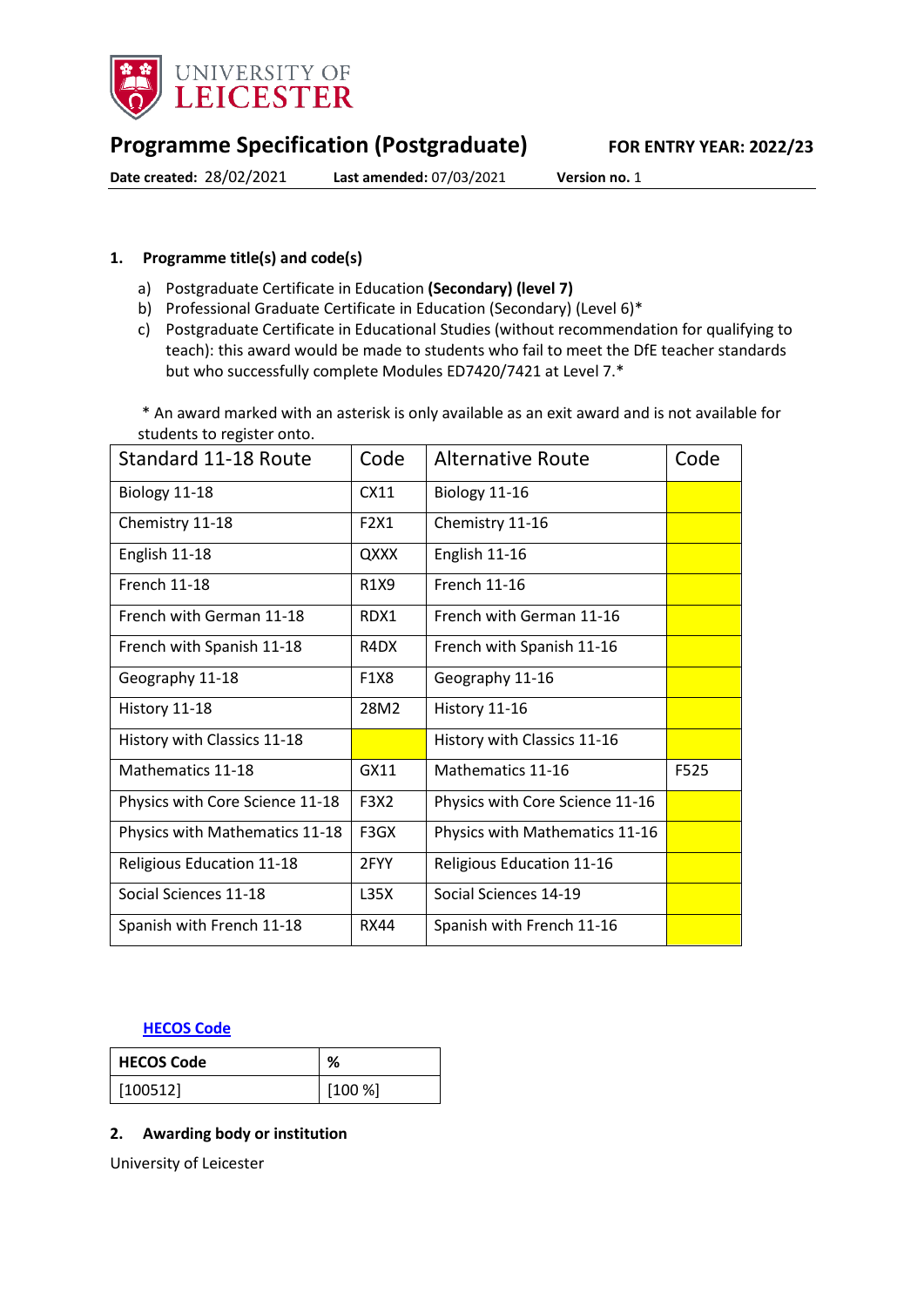### **3. a) Mode of study**

Full-time

### **b) Type of study**

Campus-based

### **4. Registration periods**

The normal period of registration for the Postgraduate Certificate in Education (Secondary) (Level 7) is 1 year.

The maximum period of registration for the Postgraduate Certificate in Education (Secondary) (Level 7) is 2 years.

### **5. Typical entry requirements**

First degree at Honours with a minimum 2:2 (UK equivalent) is the minimum requirement (GPA 3 (US equivalent) or above), preferably 2:1 in a National Curriculum compatible subject, usually Mathematics, Science, English, Humanities (History/Geography, Citizenship, Religious Education), Social Sciences (Psychology, Sociology, Politics), Modern Languages (French main subject). Candidates must also have passed at Grade C/ 4 or above, English Language and Mathematics at GCSE level or its equivalent.

### **6. Accreditation of Prior Learning**

No accreditation will be available for prior learning; this is not applicable to this programme.

### **7. Programme aims**

The programme aims to:

- prepare students to meet the Teachers' Standards for Qualified Teacher Status (QTS) (see Appendix 3);
- support the development of pedagogic skills at primary or secondary level depending on the age range in which students specialise;
- prepare students to conduct school-based studies of education, focusing on the evaluation of teaching, learning and assessment of learning;
- develop the practice of students so that they show evidence of being reflective and effective classroom practitioners.
- develop a critical understanding of pedagogic theory and the implications for practice;
- develop skills of research and analysis to be applied to the study of subject teaching in secondary schools.

At Professional Graduate Certificate level (module ED4422, ED 4423, ED4420, ED4421), the programme aims listed in 'a-d' apply, not e) and f).

### **Students will be enabled to:**

- Develop an understanding of educational theories
- Appreciate the relationship between theory and practice in teaching
- Evaluate the use and management of learning resources, including ICT, for learners within their phase of education
- Understand the various elements of the planning, monitoring and evaluation cycle as applied to teaching
- Understand how to carry out and present small-scale research on the topic of effective teaching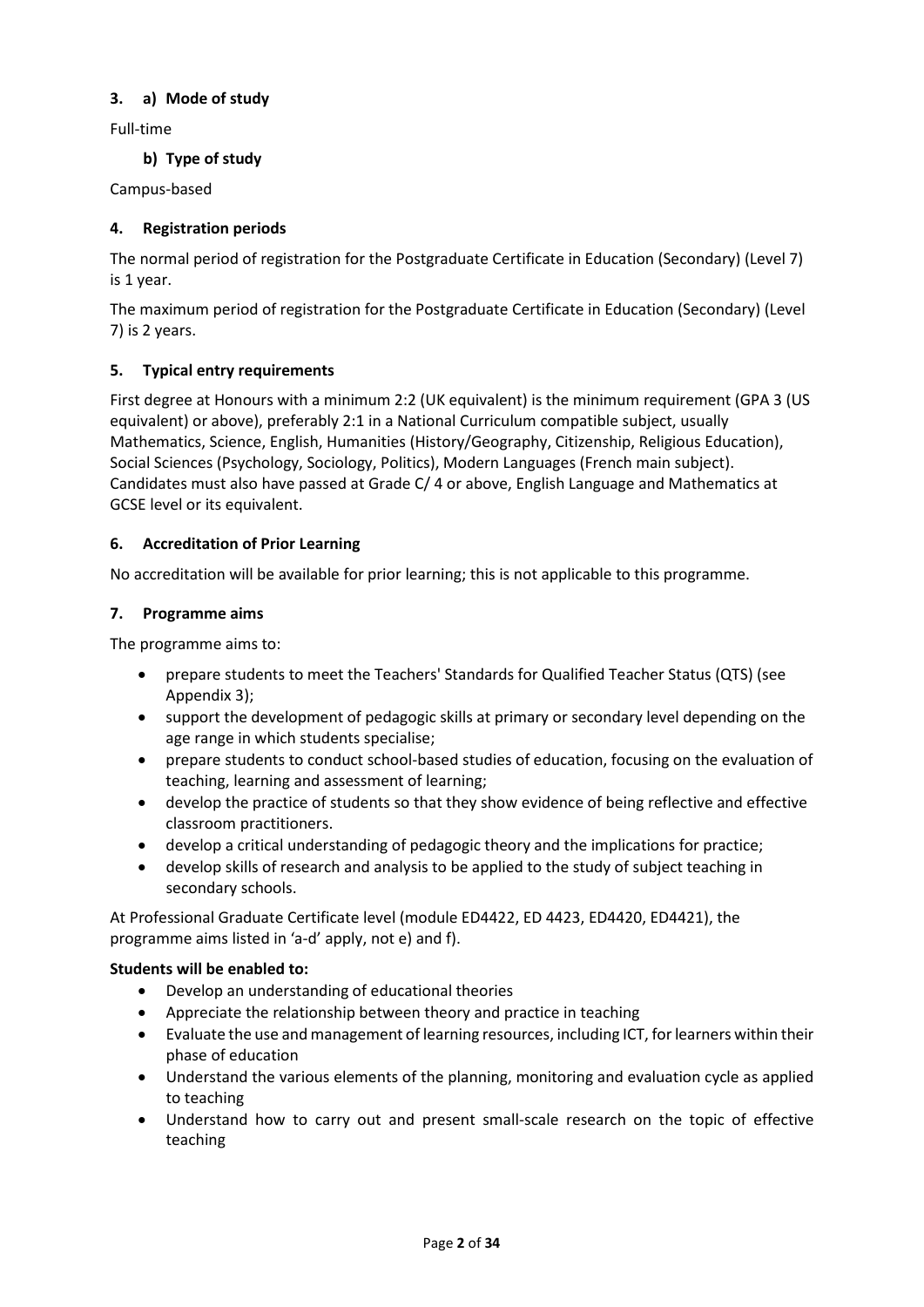### **8. Reference points used to inform the programme specification**

- QAA Benchmarking Statement
- Framework for Higher Education Qualifications (FHEQ)
- UK Quality Code for Higher Education
- [University Learning](https://www2.le.ac.uk/offices/sas2/quality/learnteach) Strategy
- [University Assessment Strategy](https://www2.le.ac.uk/offices/sas2/quality/learnteach)
- University of Leicester Periodic Developmental Review Report
- External Examiners' reports (annual)
- United Nations Education for Sustainable Development Goals
- Student Destinations Data
- Ofsted ITE inspection framework
- [Initial teacher training \(ITT\): criteria and supporting advice](https://www.gov.uk/government/publications/initial-teacher-training-criteria/initial-teacher-training-itt-criteria-and-supporting-advice)

#### **9. Programme Outcomes**

Unless otherwise stated, programme outcomes apply to all awards specified in [1.](#page-0-0) Programme title(s).

#### **Discipline specific knowledge and competencies**

i) Knowledge

| <b>Intended Learning</b><br><b>Outcomes</b>                                                                                                                        | <b>Teaching and Learning Methods</b>                                                                                                                                                                              | <b>How Demonstrated?</b>                                                                                                                                                                                                                                                                                                                                                                                                 |
|--------------------------------------------------------------------------------------------------------------------------------------------------------------------|-------------------------------------------------------------------------------------------------------------------------------------------------------------------------------------------------------------------|--------------------------------------------------------------------------------------------------------------------------------------------------------------------------------------------------------------------------------------------------------------------------------------------------------------------------------------------------------------------------------------------------------------------------|
| Meet the requirements of DfE<br>Standard 3: this is a pre-<br>requisite for the award of the<br><b>PGCE: Demonstrate good</b><br>subject & curriculum<br>knowledge |                                                                                                                                                                                                                   |                                                                                                                                                                                                                                                                                                                                                                                                                          |
| have a secure knowledge of the<br>relevant subject(s) & curriculum<br>areas, foster & maintain pupils'<br>interest in the subject, &<br>address misunderstandings  | Lectures<br><b>Tutorials</b><br><b>Seminars</b><br>Directed reading<br>Online learning<br>Independent research<br>Self-managed study<br>Guided analysis of documents<br>School placement and teaching<br>practice | Subject knowledge tasks<br>Formative audits of subject<br>knowledge<br>Presentations<br>School File(s)/Teaching Practice files<br>(e-portfolio) containing Evidence<br>Record Forms (ERFS) detailing<br>observations of classroom<br>performance, records of professional<br>dialogues with expert colleagues<br>(school-based) and directed<br>professional activities.<br>Reflective Journal<br>Modules ED4420/4421 or |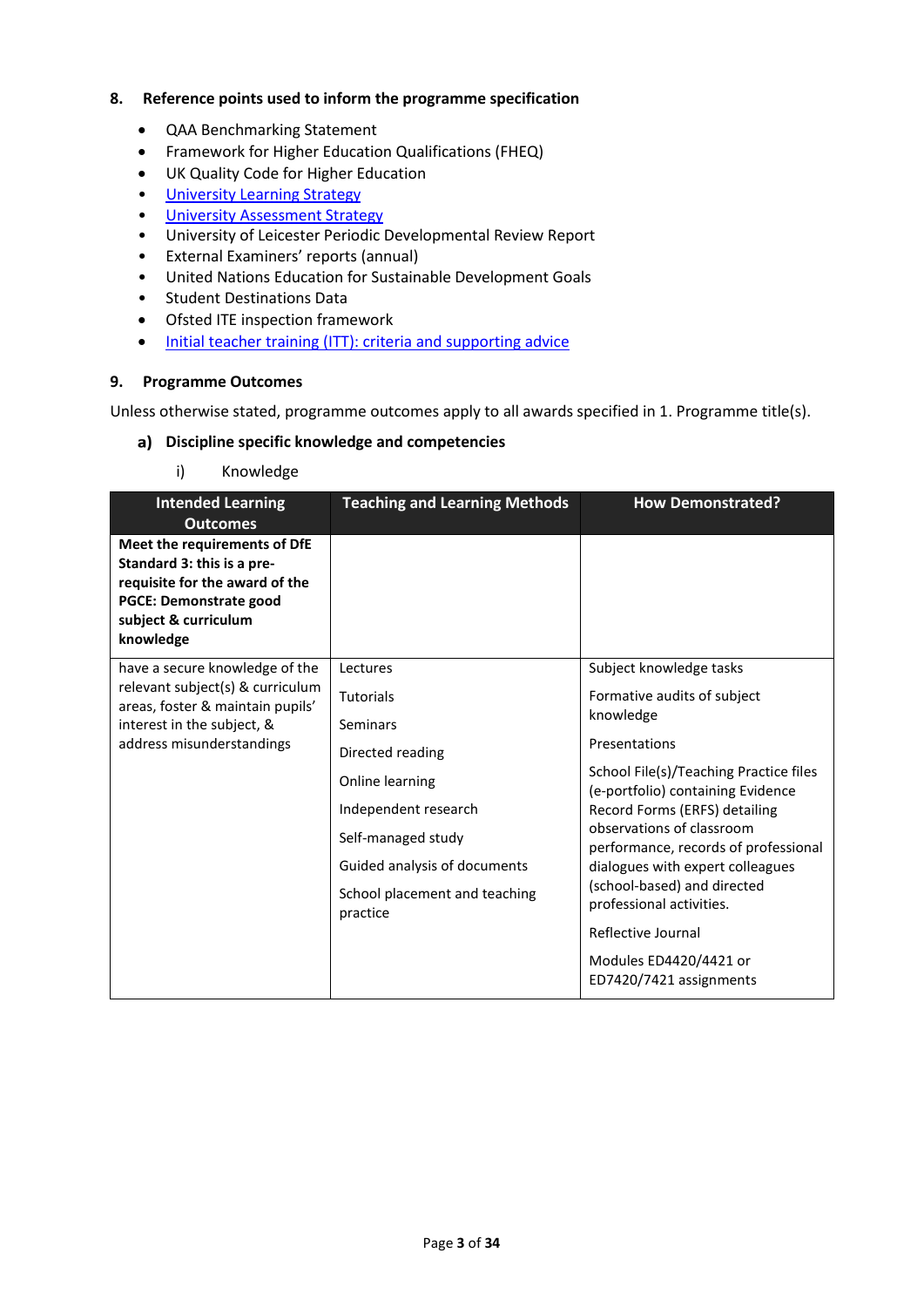| <b>Intended Learning</b><br><b>Outcomes</b>                  | <b>Teaching and Learning Methods</b>      | <b>How Demonstrated?</b>                                                                           |
|--------------------------------------------------------------|-------------------------------------------|----------------------------------------------------------------------------------------------------|
| demonstrate a critical                                       | Lectures                                  | Subject knowledge tasks                                                                            |
| understanding of developments<br>in the subject & curriculum | <b>Tutorials</b>                          | Formative audits of subject                                                                        |
| areas, & promote the value of                                | Seminars                                  | knowledge                                                                                          |
| scholarship                                                  | Directed reading                          | Presentations                                                                                      |
|                                                              | Online learning                           | School File(s)/Teaching Practice files<br>(e-portfolio) containing Evidence                        |
|                                                              | Independent research                      | Record Forms (ERFS) detailing                                                                      |
|                                                              | Self-managed study                        | observations of classroom<br>performance, records of professional                                  |
|                                                              | Guided analysis of documents              | dialogues with expert colleagues                                                                   |
|                                                              | School placement and teaching<br>practice | (school-based) and directed<br>professional activities.                                            |
|                                                              |                                           | Reflective Journal                                                                                 |
|                                                              |                                           | Modules ED4420/4421 or<br>ED7420/7421 assignments                                                  |
| demonstrate an understanding                                 | Lectures                                  | Subject knowledge tasks                                                                            |
| of & take responsibility for<br>promoting high standards of  | <b>Tutorials</b>                          | Formative audits of subject                                                                        |
| literacy, articulacy & the correct                           | Seminars                                  | knowledge                                                                                          |
| use of standard English,<br>whatever the teacher's           | Directed reading                          | Presentations                                                                                      |
| specialist subject                                           | Online learning                           | School File(s)/Teaching Practice files<br>(e-portfolio) containing Evidence                        |
|                                                              | Independent research                      | Record Forms (ERFS) detailing<br>observations of classroom<br>performance, records of professional |
|                                                              | Self-managed study                        |                                                                                                    |
|                                                              | Guided analysis of documents              | dialogues with expert colleagues                                                                   |
|                                                              | School placement and teaching<br>practice | (school-based) and directed<br>professional activities.                                            |
|                                                              |                                           | Reflective Journal                                                                                 |
|                                                              |                                           | Modules ED4420/4421 or<br>ED7420/7421 assignments                                                  |
| if teaching early reading,<br>demonstrate a clear            | Lectures                                  | Subject knowledge tasks                                                                            |
| understanding of systematic                                  | <b>Tutorials</b>                          | Formative audits of subject                                                                        |
| synthetic phonics                                            | Seminars                                  | knowledge<br>Presentations                                                                         |
|                                                              | Directed reading                          |                                                                                                    |
|                                                              | Online learning                           | School File(s)/Teaching Practice files<br>(e-portfolio) containing Evidence                        |
|                                                              | Independent research                      | Record Forms (ERFS) detailing<br>observations of classroom                                         |
|                                                              | Self-managed study                        | performance, records of professional                                                               |
|                                                              | Guided analysis of documents              | dialogues with expert colleagues<br>(school-based) and directed                                    |
|                                                              | School placement and teaching<br>practice | professional activities.                                                                           |
|                                                              |                                           | Reflective Journal                                                                                 |
|                                                              |                                           | Modules ED4420/4421 or<br>ED7420/7421 assignments                                                  |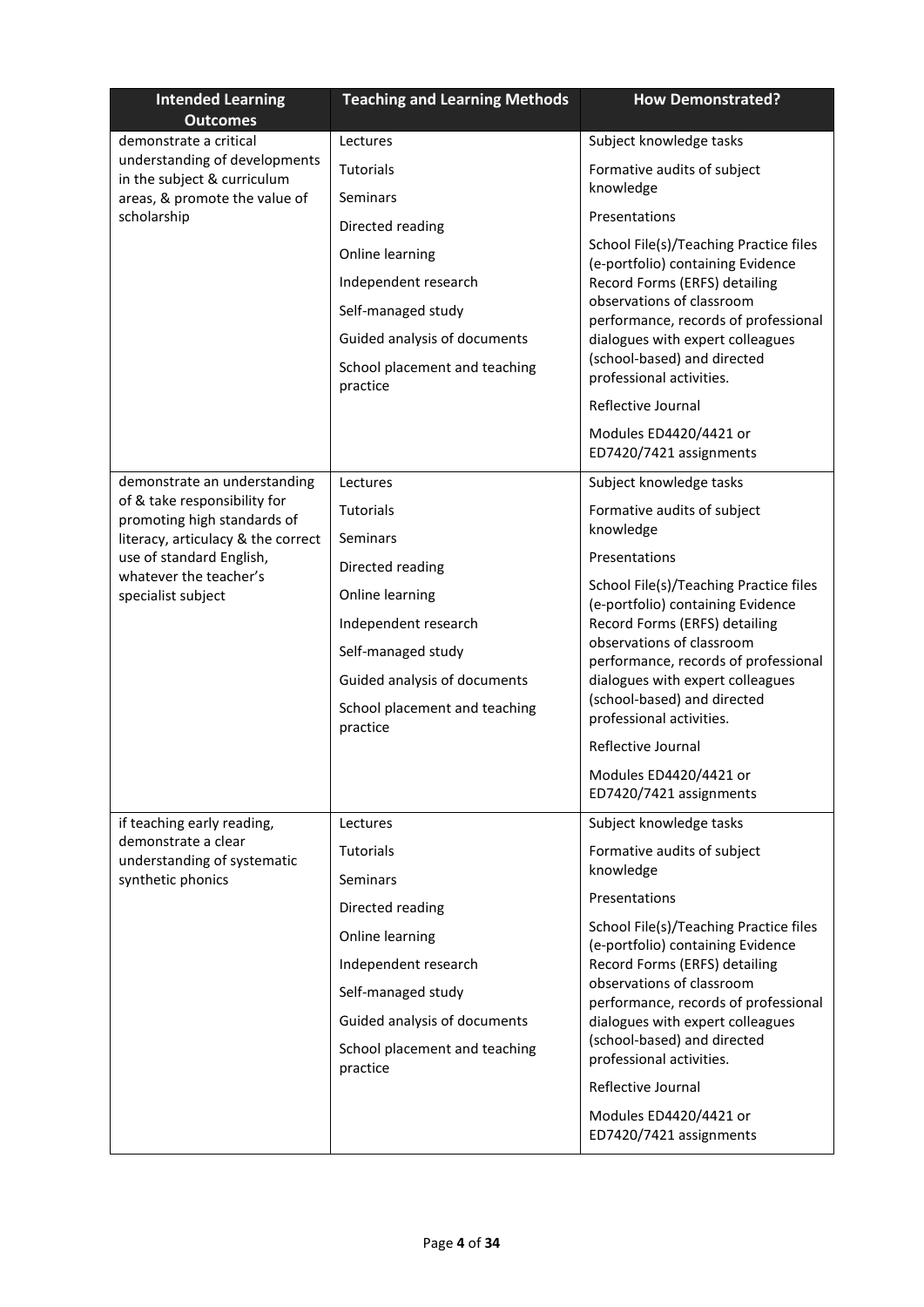| <b>Intended Learning</b><br><b>Outcomes</b>              | <b>Teaching and Learning Methods</b>      | <b>How Demonstrated?</b>                                                    |
|----------------------------------------------------------|-------------------------------------------|-----------------------------------------------------------------------------|
| if teaching early mathematics,                           | Lectures                                  | Subject knowledge tasks                                                     |
| demonstrate a clear<br>understanding of appropriate      | <b>Tutorials</b>                          | Formative audits of subject                                                 |
| teaching strategies.                                     | Seminars                                  | knowledge                                                                   |
|                                                          | Directed reading                          | Presentations                                                               |
|                                                          | Online learning                           | School File(s)/Teaching Practice files<br>(e-portfolio) containing Evidence |
|                                                          | Independent research                      | Record Forms (ERFS) detailing                                               |
|                                                          | Self-managed study                        | observations of classroom<br>performance, records of professional           |
|                                                          | Guided analysis of documents              | dialogues with expert colleagues                                            |
|                                                          | School placement and teaching<br>practice | (school-based) and directed<br>professional activities.                     |
|                                                          |                                           | Reflective Journal                                                          |
|                                                          |                                           | Modules ED4420/4421 or                                                      |
|                                                          |                                           | ED7420/7421 assignments                                                     |
| Identify key trends in current                           | Directed reading                          | Reflective Journal                                                          |
| and developing policy and<br>practice and reflect on how | Online learning                           | Module 7436 assignment for                                                  |
| these impact on their practice                           | Independent research                      | additional 30 credits.                                                      |
| in the classroom.                                        | Self-managed study                        |                                                                             |
|                                                          | Guided analysis of documents              |                                                                             |
|                                                          | School placement and teaching<br>practice |                                                                             |

## ii) Concepts

| <b>Intended Learning</b><br><b>Outcomes</b>                              | <b>Teaching and Learning Methods</b> | <b>How Demonstrated?</b> |
|--------------------------------------------------------------------------|--------------------------------------|--------------------------|
| Meet the requirements of DfE<br>Standards 1 and 2:                       |                                      |                          |
| 1 Set high expectations which<br>inspire, motivate & challenge<br>pupils |                                      |                          |
| 2 Promote good progress &<br>outcomes by pupils                          |                                      |                          |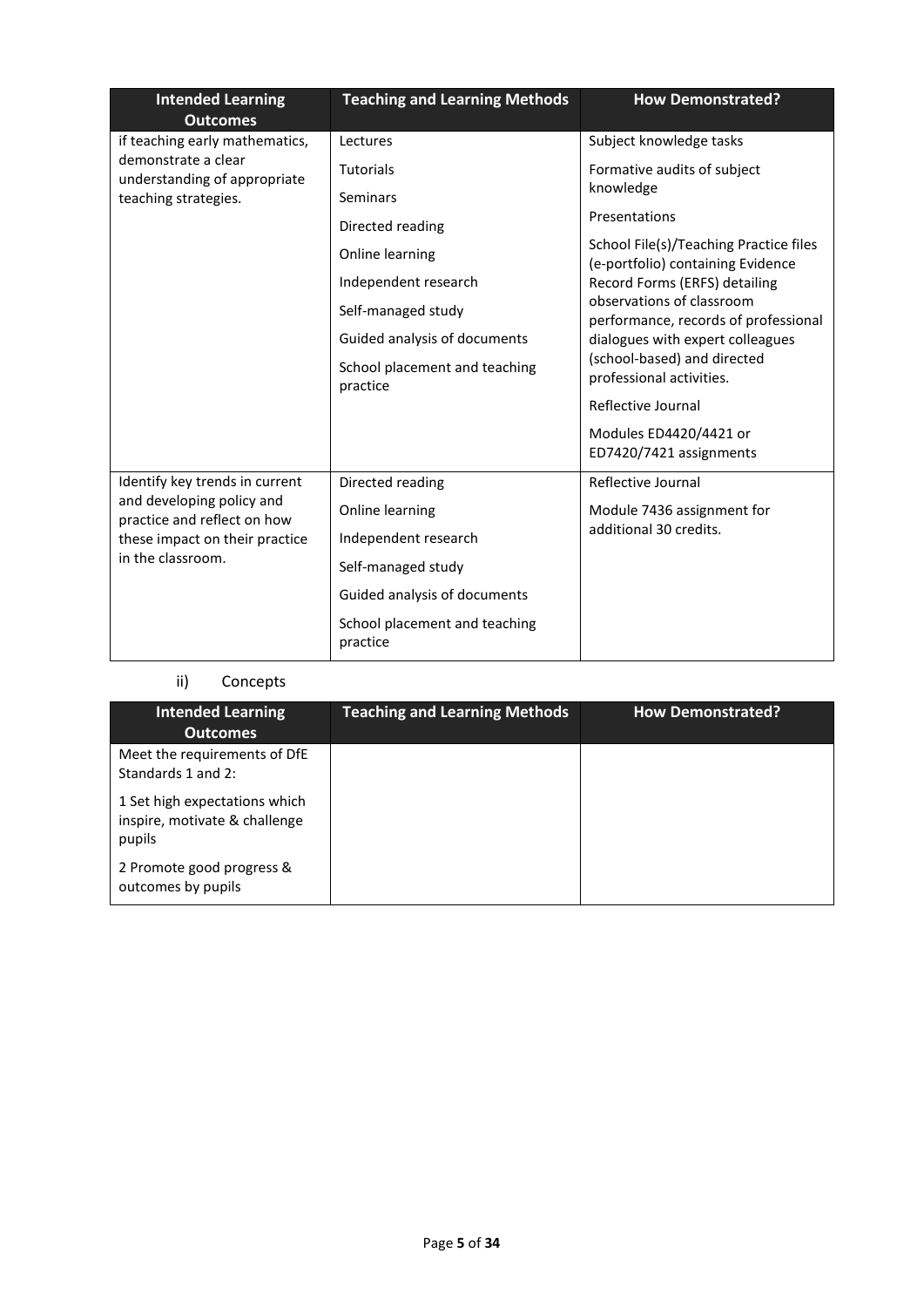| <b>Intended Learning</b><br><b>Outcomes</b>                                                                | <b>Teaching and Learning Methods</b>                      | <b>How Demonstrated?</b>                                                                                                                                                                                                                                                                                                                                                                                                                                                        |
|------------------------------------------------------------------------------------------------------------|-----------------------------------------------------------|---------------------------------------------------------------------------------------------------------------------------------------------------------------------------------------------------------------------------------------------------------------------------------------------------------------------------------------------------------------------------------------------------------------------------------------------------------------------------------|
| establish a safe & stimulating<br>environment for pupils, rooted<br>in mutual respect                      | Seminars<br>School placement and teaching practice        | School File(s)/Teaching Practice files<br>(e-portfolio) containing Evidence<br>Record Forms (ERFS) detailing<br>observations of classroom<br>performance, records of professional<br>dialogues with expert colleagues<br>(school-based) and directed<br>professional activities.                                                                                                                                                                                                |
|                                                                                                            |                                                           | Reflective Journal                                                                                                                                                                                                                                                                                                                                                                                                                                                              |
|                                                                                                            |                                                           | End of teaching placement<br>assessments by school-based<br>mentors/co-tutors and university<br>tutors formally recorded in end of<br>Teaching Placement Report Form.                                                                                                                                                                                                                                                                                                           |
|                                                                                                            |                                                           | Modules ED4420/4421 or<br>ED7420/7421 assignments                                                                                                                                                                                                                                                                                                                                                                                                                               |
| set goals that stretch &<br>challenge pupils of all<br>backgrounds, abilities &<br>dispositions            | Seminars<br>School placement and teaching practice        | School File(s)/Teaching Practice files<br>(e-portfolio) containing Evidence<br>Record Forms (ERFS) detailing<br>observations of classroom<br>performance, records of professional<br>dialogues with expert colleagues<br>(school-based) and directed<br>professional activities.<br>Reflective Journal<br>End of teaching placement<br>assessments by school-based<br>mentors/co-tutors and university<br>tutors formally recorded in end of<br>Teaching Placement Report Form. |
|                                                                                                            |                                                           | Modules ED4420/4421 or<br>ED7420/7421 assignments                                                                                                                                                                                                                                                                                                                                                                                                                               |
| demonstrate consistently the<br>positive attitudes, values &<br>behaviour which are expected<br>of pupils. | <b>Seminars</b><br>School placement and teaching practice | School File(s)/Teaching Practice files<br>(e-portfolio) containing Evidence<br>Record Forms (ERFS) detailing<br>observations of classroom<br>performance, records of professional<br>dialogues with expert colleagues<br>(school-based) and directed<br>professional activities.<br>Reflective Journal                                                                                                                                                                          |
|                                                                                                            |                                                           | End of teaching placement<br>assessments by school-based<br>mentors/co-tutors and university<br>tutors formally recorded in end of<br>Teaching Placement Report Form.                                                                                                                                                                                                                                                                                                           |
|                                                                                                            |                                                           | Modules ED4420/4421 or<br>ED7420/7421 assignments                                                                                                                                                                                                                                                                                                                                                                                                                               |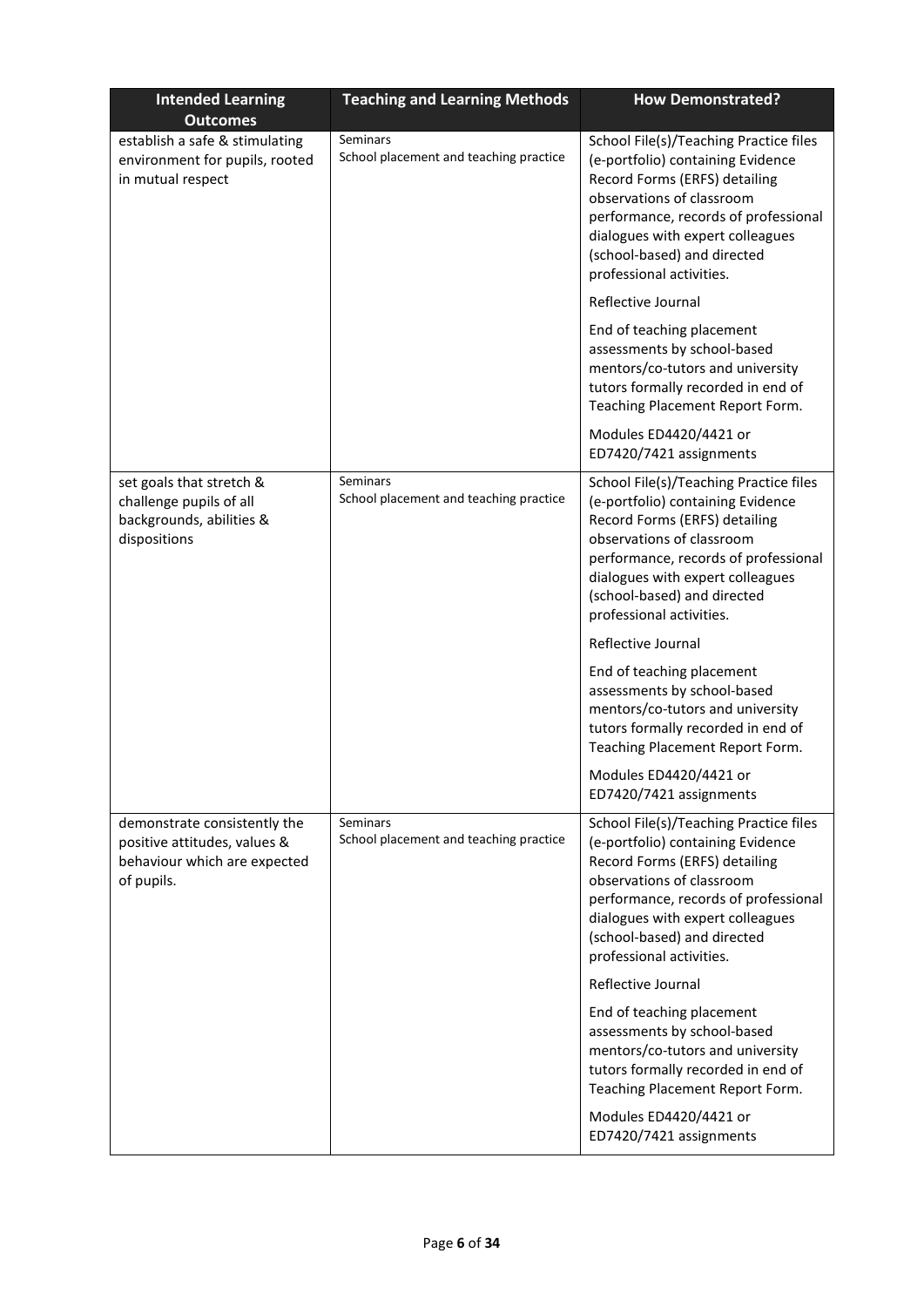| <b>Intended Learning</b><br><b>Outcomes</b>                                                       | <b>Teaching and Learning Methods</b>                                                                  | <b>How Demonstrated?</b>                                                                                                                                                                                                                                                                                                                                                                                                                                                                                                                                        |
|---------------------------------------------------------------------------------------------------|-------------------------------------------------------------------------------------------------------|-----------------------------------------------------------------------------------------------------------------------------------------------------------------------------------------------------------------------------------------------------------------------------------------------------------------------------------------------------------------------------------------------------------------------------------------------------------------------------------------------------------------------------------------------------------------|
| be accountable for pupils'<br>attainment, progress &<br>outcomes                                  | <b>Seminars</b><br>Self-directed study<br>Directed tasks<br>School placement and teaching<br>practice | School File(s)/Teaching Practice files<br>(e-portfolio) containing Evidence<br>Record Forms (ERFS) detailing<br>observations of classroom<br>performance, records of professional<br>dialogues with expert colleagues<br>(school-based) and directed<br>professional activities.<br>Reflective Journal<br>End of teaching placement<br>assessments by school-based<br>mentors/co-tutors and university<br>tutors formally recorded in end of<br>Teaching Placement Report Form.<br>Modules ED4420/4421 or                                                       |
| be aware of pupils' capabilities<br>& their prior knowledge, & plan<br>teaching to build on these | Seminars<br>Self-directed study<br>Directed tasks<br>School placement and teaching<br>practice        | ED7420/7421 assignments<br>School File(s)/Teaching Practice files<br>(e-portfolio) containing Evidence<br>Record Forms (ERFS) detailing<br>observations of classroom<br>performance, records of professional<br>dialogues with expert colleagues<br>(school-based) and directed<br>professional activities.<br>Reflective Journal<br>End of teaching placement<br>assessments by school-based<br>mentors/co-tutors and university<br>tutors formally recorded in end of<br>Teaching Placement Report Form.<br>Modules ED4420/4421 or<br>ED7420/7421 assignments |
| guide pupils to reflect on the<br>progress they have made &<br>their emerging needs               | Seminars<br>Self-directed study<br>Directed tasks<br>School placement and teaching<br>practice        | School File(s)/Teaching Practice files<br>(e-portfolio) containing Evidence<br>Record Forms (ERFS) detailing<br>observations of classroom<br>performance<br>Reflective Journal<br>End of teaching placement<br>assessments by school-based<br>mentors/co-tutors and university<br>tutors formally recorded in end of<br>Teaching Placement Report Form.<br>Modules ED4420/4421 or<br>ED7420/7421 assignments                                                                                                                                                    |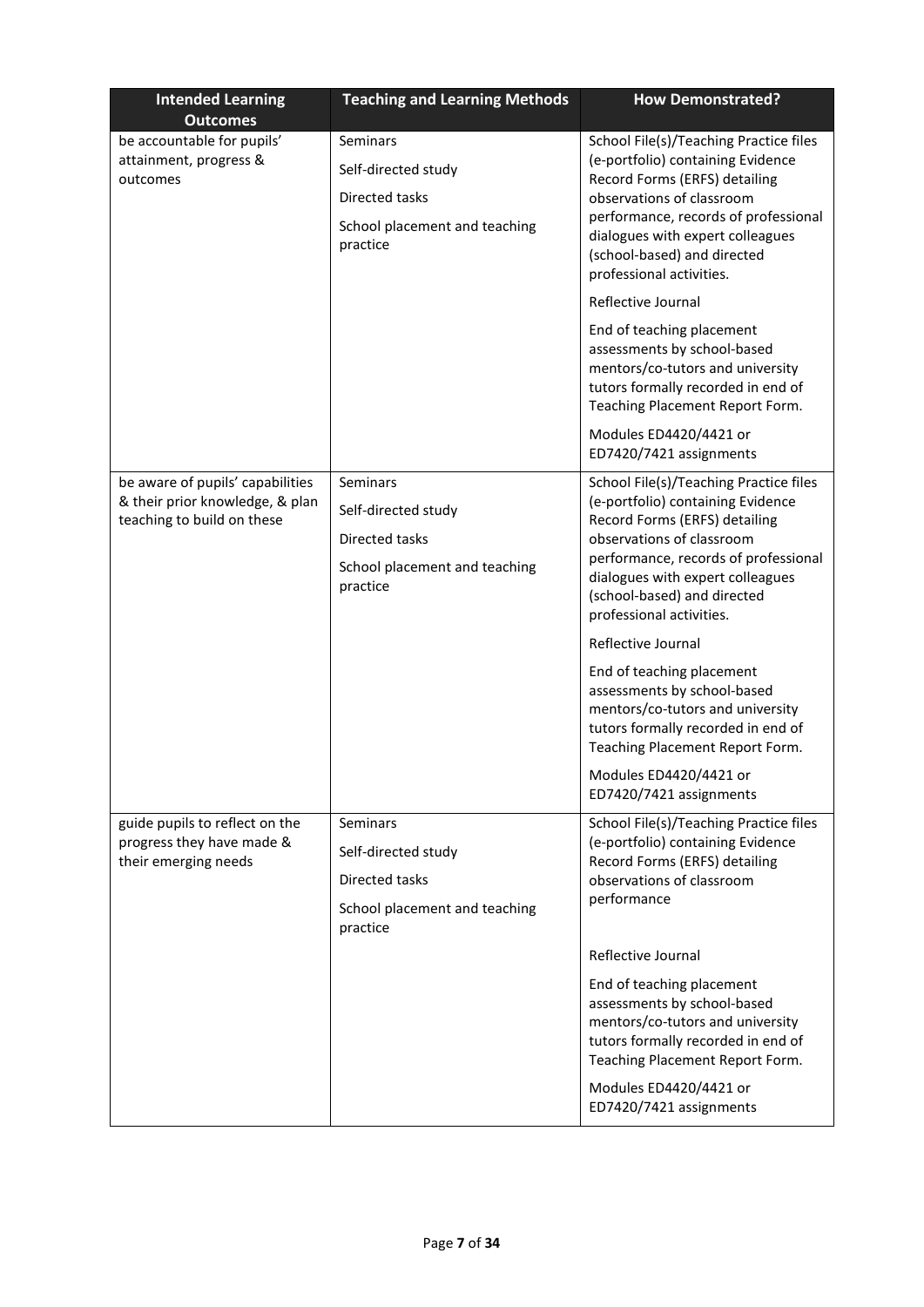| <b>Intended Learning</b><br><b>Outcomes</b>                                               | <b>Teaching and Learning Methods</b>      | <b>How Demonstrated?</b>                                                                                                                                              |
|-------------------------------------------------------------------------------------------|-------------------------------------------|-----------------------------------------------------------------------------------------------------------------------------------------------------------------------|
| demonstrate knowledge &                                                                   | Seminars                                  | School File(s)/Teaching Practice files                                                                                                                                |
| understanding of how pupils<br>learn & how this impacts on                                | Self-directed study                       | (e-portfolio) containing Evidence<br>Record Forms (ERFS) detailing                                                                                                    |
| teaching                                                                                  | Directed tasks                            | observations of classroom<br>performance                                                                                                                              |
|                                                                                           | School placement and teaching<br>practice |                                                                                                                                                                       |
|                                                                                           |                                           | Reflective Journal                                                                                                                                                    |
|                                                                                           |                                           | End of teaching placement<br>assessments by school-based<br>mentors/co-tutors and university<br>tutors formally recorded in end of<br>Teaching Placement Report Form. |
|                                                                                           |                                           | Modules ED4420/4421 or<br>ED7420/7421 assignments                                                                                                                     |
| encourage pupils to take a<br>responsible & conscientious<br>attitude to their own work & | Seminars                                  | School File(s)/Teaching Practice files<br>(e-portfolio) containing Evidence<br>Record Forms (ERFS) detailing                                                          |
|                                                                                           | Self-directed study                       |                                                                                                                                                                       |
| study                                                                                     | Directed tasks                            | observations of classroom                                                                                                                                             |
|                                                                                           | School placement and teaching<br>practice | performance                                                                                                                                                           |
|                                                                                           |                                           | Reflective Journal                                                                                                                                                    |
|                                                                                           |                                           | End of teaching placement<br>assessments by school-based<br>mentors/co-tutors and university<br>tutors formally recorded in end of<br>Teaching Placement Report Form. |
|                                                                                           |                                           | Modules ED4420/4421 or<br>ED7420/7421 assignments                                                                                                                     |

### iii) Techniques

| <b>Intended Learning</b><br><b>Outcomes</b>                               | <b>Teaching and Learning Methods</b> | <b>How Demonstrated?</b> |
|---------------------------------------------------------------------------|--------------------------------------|--------------------------|
| Meet DfE Standards 5, 6 and 7:                                            |                                      |                          |
| 5. Adapt teaching to respond to<br>the strengths & needs of all<br>pupils |                                      |                          |
| 6 Make accurate & productive<br>use of assessment                         |                                      |                          |
| 7 Manage behaviour effectively<br>to ensure safe learning<br>environment  |                                      |                          |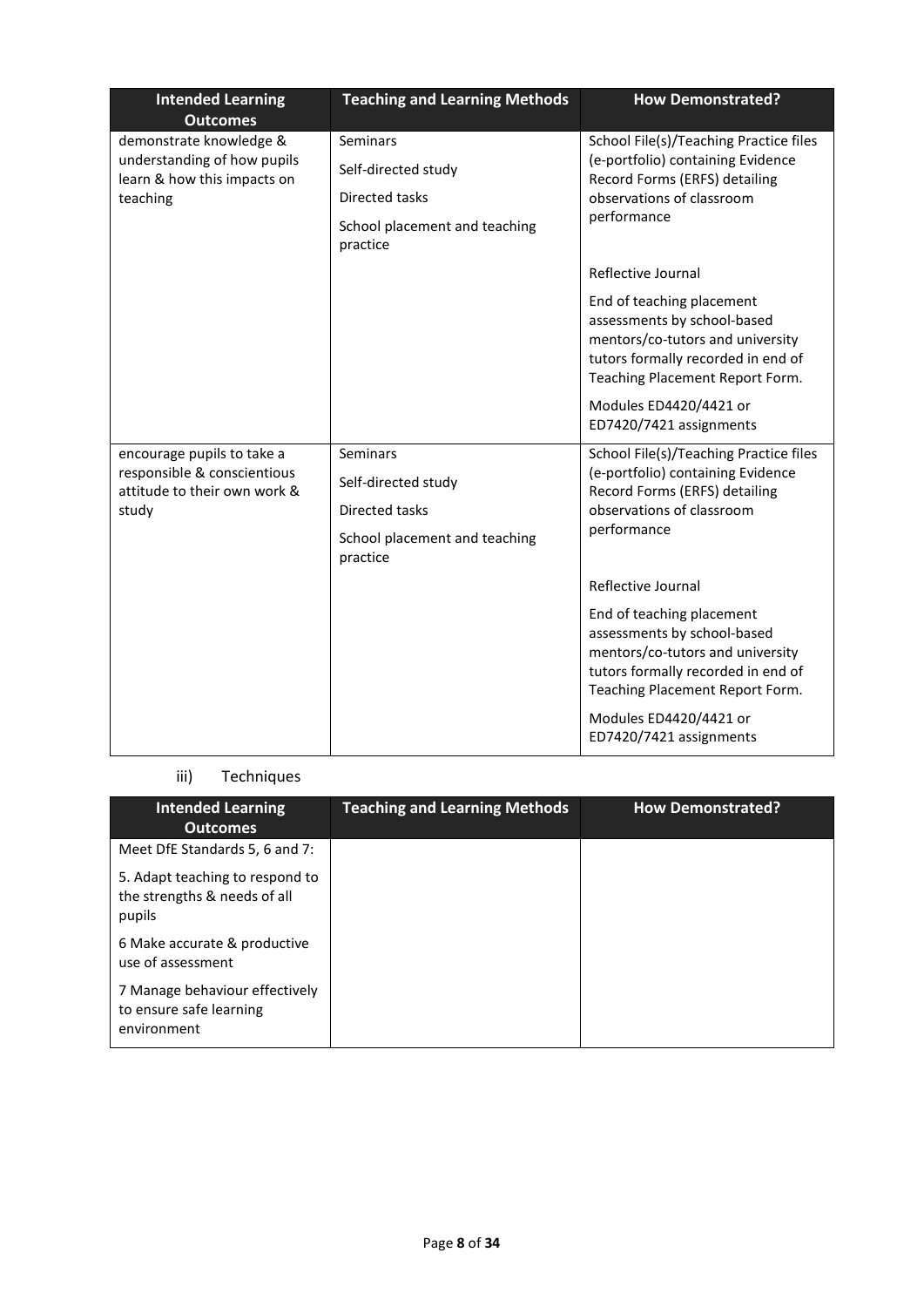| <b>Intended Learning</b><br><b>Outcomes</b>                       | <b>Teaching and Learning Methods</b>              | <b>How Demonstrated?</b>                                                                                                                                                           |
|-------------------------------------------------------------------|---------------------------------------------------|------------------------------------------------------------------------------------------------------------------------------------------------------------------------------------|
| know when & how to                                                | Lectures                                          | School File(s)/Teaching Practice File                                                                                                                                              |
| differentiate, using effective<br>approaches                      | <b>Tutorials</b>                                  | Reflective Journal                                                                                                                                                                 |
|                                                                   | Seminars                                          | ED4420/ED4421, ED7420/ED7421                                                                                                                                                       |
|                                                                   | Observations in schools                           | Modules ED4420/4421 or ED7420/                                                                                                                                                     |
|                                                                   | Demonstrations                                    | 7421 assignments (Level 6 and/or<br>Level 7)                                                                                                                                       |
|                                                                   | Working with mentor/co-tutor                      | Module Ed7436 assignment for                                                                                                                                                       |
|                                                                   | Teaching practice                                 | additional 30 credits.                                                                                                                                                             |
|                                                                   | Planning lessons, teaching and<br>evaluating them | E Portfolio (Professional<br>Development Portfolio)                                                                                                                                |
|                                                                   |                                                   | School File(s) containing Mentor and<br>Visiting Tutor Observation sheets<br>detailing observations of classroom<br>performance, post-lesson<br>evaluations and progress meetings. |
|                                                                   |                                                   | End of teaching placement<br>assessments by school-based<br>mentors/co-tutors and university<br>tutors formally recorded in an end of<br>Phase Report Form.                        |
| have a secure understanding of                                    | Lectures                                          | School File(s)/Teaching Practice File                                                                                                                                              |
| how a range of factors can<br>inhibit pupils' ability to learn, & | Tutorials                                         | Reflective Journal                                                                                                                                                                 |
| how best to overcome these                                        | Seminars                                          | ED4420/ED4421, ED7420/ED7421                                                                                                                                                       |
|                                                                   | Observations in schools                           | Modules ED4420/4421 or ED7420/                                                                                                                                                     |
|                                                                   | Demonstrations                                    | 7421 assignments (Level 6 and/or<br>Level 7)                                                                                                                                       |
|                                                                   | Working with mentor/co-tutor                      | Module Ed7436 assignment for                                                                                                                                                       |
|                                                                   | Teaching practice                                 | additional 30 credits.                                                                                                                                                             |
|                                                                   | Planning lessons, teaching and<br>evaluating them | E Portfolio (Professional<br>Development Portfolio (PDP))                                                                                                                          |
|                                                                   |                                                   | School File(s) containing Mentor and<br>Visiting Tutor Observation sheets<br>detailing observations of classroom<br>performance, post-lesson<br>evaluations and progress meetings. |
|                                                                   |                                                   | End of teaching placement<br>assessments by school-based<br>mentors/co-tutors and university<br>tutors formally recorded in an end of<br>Phase Report Form.                        |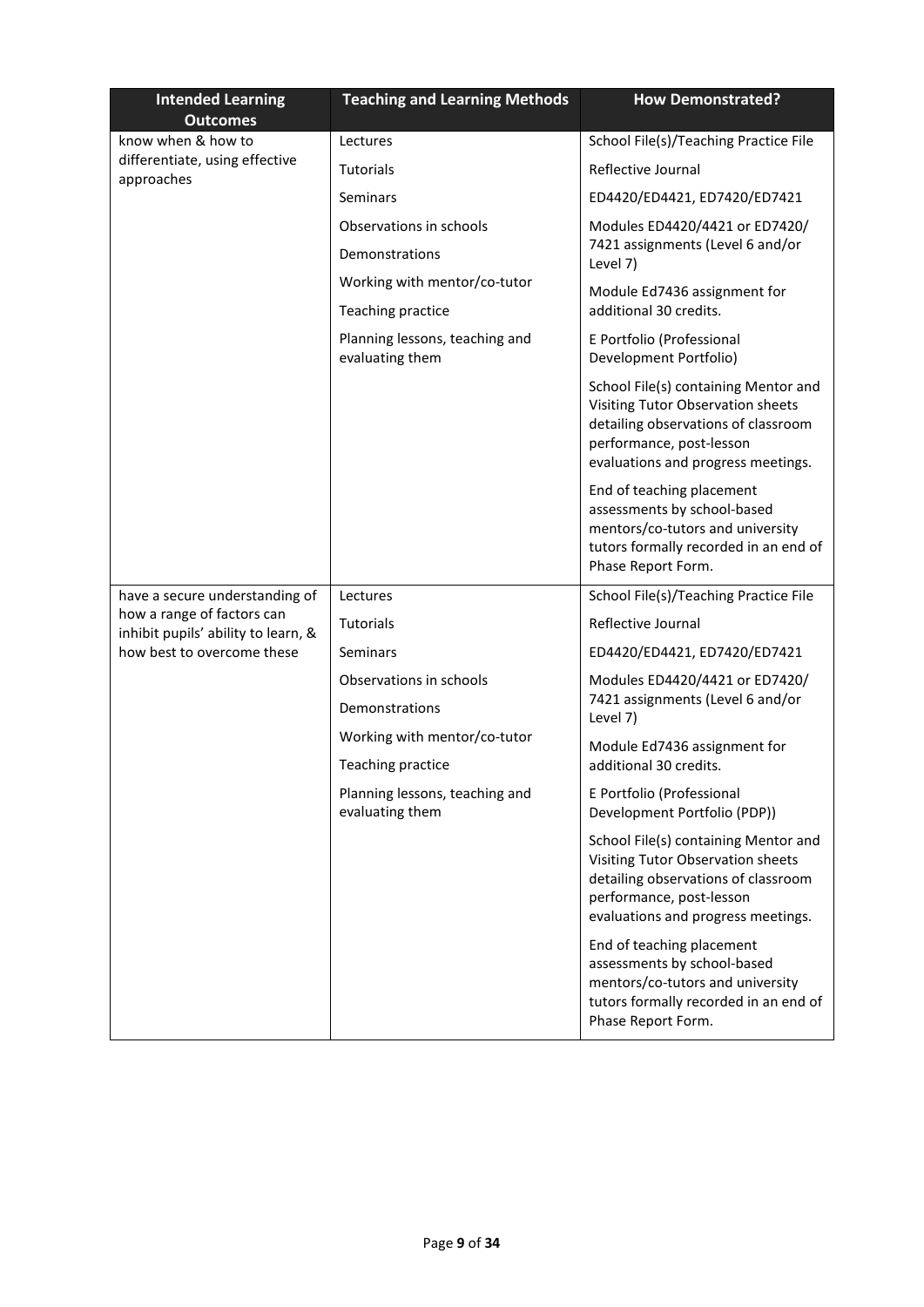| <b>Intended Learning</b><br><b>Outcomes</b>                          | <b>Teaching and Learning Methods</b>              | <b>How Demonstrated?</b>                                                                                                                                                           |
|----------------------------------------------------------------------|---------------------------------------------------|------------------------------------------------------------------------------------------------------------------------------------------------------------------------------------|
| demonstrate an awareness of                                          | Lectures                                          | School File(s)/Teaching Practice File                                                                                                                                              |
| the physical, social &<br>intellectual development of                | <b>Tutorials</b>                                  | Reflective Journal                                                                                                                                                                 |
| children, & know how to adapt                                        | Seminars                                          | ED4420/ED4421, ED7420/ED7421                                                                                                                                                       |
| teaching to support pupils'<br>education at different stages of      | Observations in schools                           | Modules ED4420/4421 or ED7420/                                                                                                                                                     |
| development                                                          | Demonstrations                                    | 7421 assignments (Level 6 and/or<br>Level 7)                                                                                                                                       |
|                                                                      | Working with mentor/co-tutor                      | Module Ed7436 assignment for                                                                                                                                                       |
|                                                                      | Teaching practice                                 | additional 30 credits.                                                                                                                                                             |
|                                                                      | Planning lessons, teaching and<br>evaluating them | E Portfolio (Professional<br>Development Portfolio (PDP))                                                                                                                          |
|                                                                      |                                                   | School File(s) containing Mentor and<br>Visiting Tutor Observation sheets<br>detailing observations of classroom<br>performance, post-lesson<br>evaluations and progress meetings. |
|                                                                      |                                                   | End of teaching placement<br>assessments by school-based<br>mentors/co-tutors and university<br>tutors formally recorded in an end of<br>Phase Report Form.                        |
| have a clear understanding of                                        | Lectures                                          | School File(s)/Teaching Practice File                                                                                                                                              |
| pupil needs, including SEN, high<br>ability, EAL, with disabilities; | <b>Tutorials</b>                                  | Reflective Journal                                                                                                                                                                 |
| and be able to use & evaluate                                        | Seminars                                          | ED4420/ED4421, ED7420/ED7421                                                                                                                                                       |
| teaching approaches to engage<br>& support.                          | Observations in schools                           | Modules ED4420/4421 or ED7420/                                                                                                                                                     |
|                                                                      | Demonstrations                                    | 7421 assignments (Level 6 and/or<br>Level 7)                                                                                                                                       |
|                                                                      | Working with mentor/co-tutor                      | Module Ed7436 assignment for                                                                                                                                                       |
|                                                                      | Teaching practice                                 | additional 30 credits.                                                                                                                                                             |
|                                                                      | Planning lessons, teaching and<br>evaluating them | E Portfolio (Professional<br>Development Portfolio (PDP))                                                                                                                          |
|                                                                      |                                                   | School File(s) containing Mentor and<br>Visiting Tutor Observation sheets<br>detailing observations of classroom<br>performance, post-lesson<br>evaluations and progress meetings. |
|                                                                      |                                                   | End of teaching placement<br>assessments by school-based<br>mentors/co-tutors and university<br>tutors formally recorded in an end of<br>Phase Report Form.                        |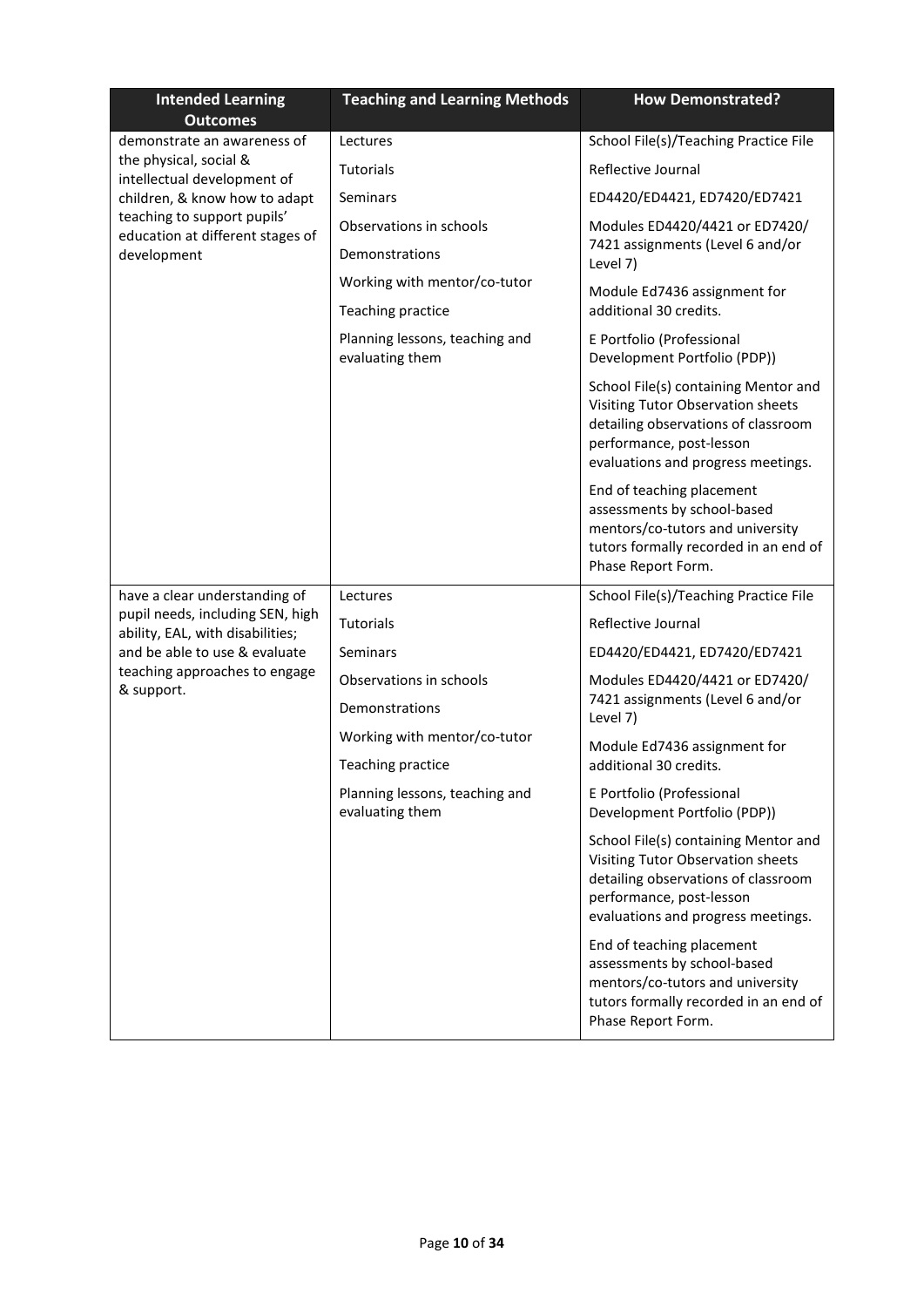| <b>Intended Learning</b><br><b>Outcomes</b>                     | <b>Teaching and Learning Methods</b>                | <b>How Demonstrated?</b>                                                              |
|-----------------------------------------------------------------|-----------------------------------------------------|---------------------------------------------------------------------------------------|
| know & understand how to assess                                 | Lectures                                            | Modules ED4423/ED4424                                                                 |
| the relevant subject & curriculum<br>areas, including statutory | Tutorials                                           | School File(s) including E Portfolio                                                  |
| assessment requirements                                         | Seminars                                            | documenting professional dialogues<br>with expert school-based colleagues             |
|                                                                 | Observations in schools                             | (level 6):                                                                            |
|                                                                 | Demonstrations                                      | Reflective tasks and regular lesson                                                   |
|                                                                 | Working with mentor/co-tutor                        | evaluations                                                                           |
|                                                                 | Teaching practice                                   | Evidence detailing observations of                                                    |
|                                                                 | Planning lessons, teaching and<br>evaluating them   | classroom performance.<br>End of teaching placement                                   |
|                                                                 |                                                     | assessments by mentors/co-tutors.                                                     |
|                                                                 |                                                     | Modules ED7420/ED7421 (Level 7) or<br>Modules ED4420/ED4421 (Level 6)<br>assignments. |
| make use of formative &                                         | Lectures                                            | Modules ED4423/ED4424                                                                 |
| summative assessment                                            | <b>Tutorials</b>                                    | School File(s) including E Portfolio                                                  |
|                                                                 | Seminars                                            | documenting professional dialogues<br>with expert school-based colleagues             |
|                                                                 | Observations in schools                             | (level 6):                                                                            |
|                                                                 | Demonstrations                                      | Reflective tasks and regular lesson                                                   |
|                                                                 | Working with mentor/co-tutor                        | evaluations                                                                           |
|                                                                 | Teaching practice                                   | Evidence detailing observations of<br>classroom performance.                          |
|                                                                 | Planning lessons, teaching and<br>evaluating them   | End of teaching placement                                                             |
|                                                                 |                                                     | assessments by mentors/co-tutors.                                                     |
|                                                                 |                                                     | Modules ED7420/ED7421 (Level 7) or<br>Modules ED4420/ED4421 (Level 6)<br>assignments  |
| use relevant data to monitor                                    | Lectures                                            | Modules ED4423/ED4424                                                                 |
| progress, set targets, plan<br>lessons                          | <b>Tutorials</b>                                    | School File(s) including E Portfolio                                                  |
|                                                                 | Seminars                                            | documenting professional dialogues<br>with expert school-based colleagues             |
|                                                                 | Observations in schools                             | (level 6):                                                                            |
|                                                                 | Demonstrations                                      | Reflective tasks and regular lesson                                                   |
|                                                                 | Working with mentor/co-tutor                        | evaluations                                                                           |
|                                                                 | Teaching practice<br>Planning lessons, teaching and | Evidence detailing observations of<br>classroom performance.                          |
|                                                                 | evaluating them                                     | End of teaching placement<br>assessments by mentors/co-tutors.                        |
|                                                                 |                                                     | Modules ED7420/ED7421 (Level 7) or<br>Modules ED4420/ED4421 (Level 6)<br>assignments  |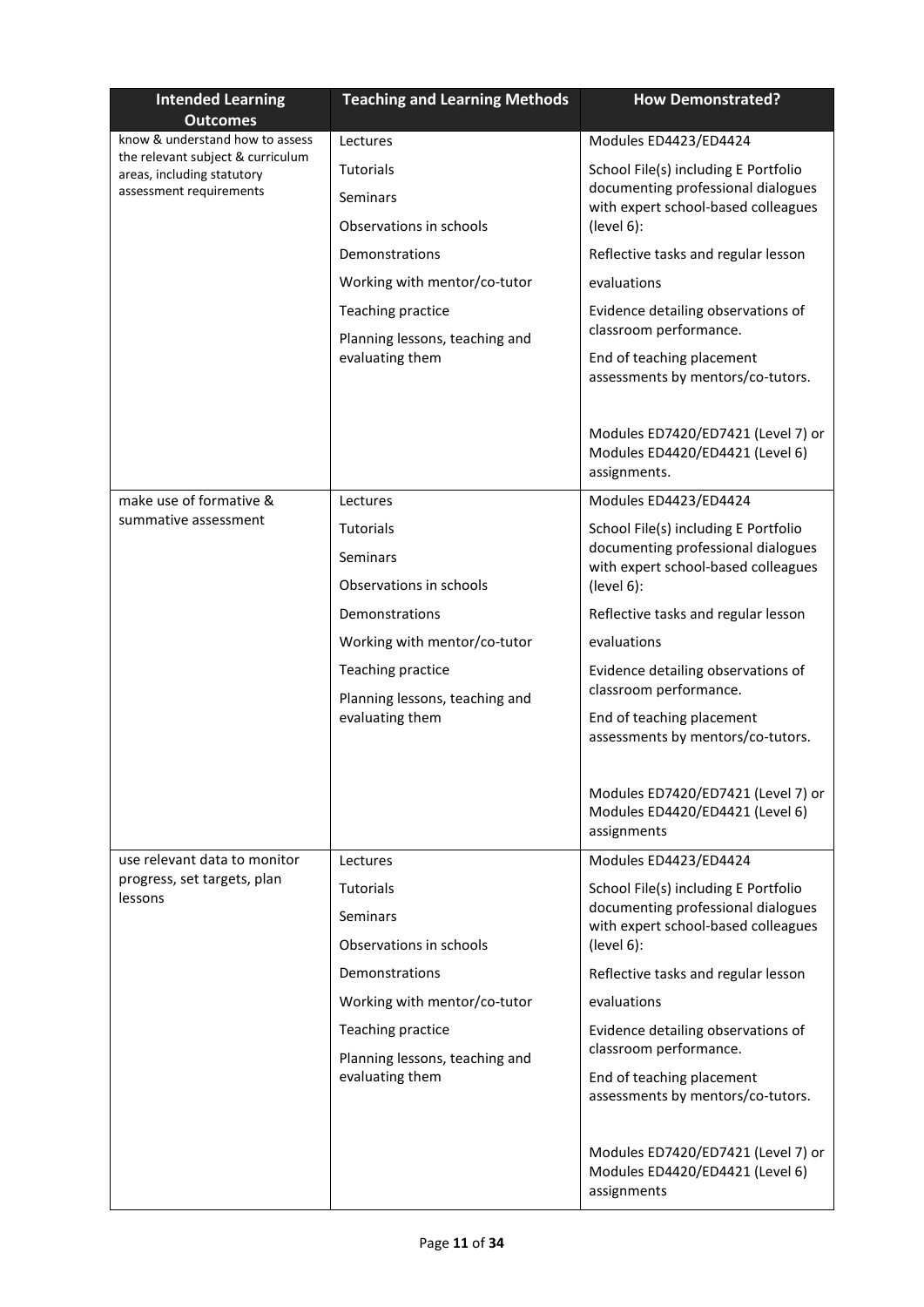| <b>Intended Learning</b><br><b>Outcomes</b>                     | <b>Teaching and Learning Methods</b>              | <b>How Demonstrated?</b>                                                                                                                                                                          |
|-----------------------------------------------------------------|---------------------------------------------------|---------------------------------------------------------------------------------------------------------------------------------------------------------------------------------------------------|
| give pupils regular oral and                                    | Lectures                                          | Modules ED4423/ED4424                                                                                                                                                                             |
| written feedback, & encourage<br>pupils to respond to the       | <b>Tutorials</b>                                  | School File(s) including E Portfolio                                                                                                                                                              |
| feedback                                                        | Seminars                                          | documenting professional dialogues<br>with expert school-based colleagues                                                                                                                         |
|                                                                 | Observations in schools                           | (level 6):                                                                                                                                                                                        |
|                                                                 | Demonstrations                                    | Reflective tasks and regular lesson                                                                                                                                                               |
|                                                                 | Working with mentor/co-tutor                      | evaluations                                                                                                                                                                                       |
|                                                                 | Teaching practice                                 | Evidence detailing observations of                                                                                                                                                                |
|                                                                 | Planning lessons, teaching and                    | classroom performance.                                                                                                                                                                            |
|                                                                 | evaluating them                                   | End of teaching placement<br>assessments by mentors/co-tutors.                                                                                                                                    |
|                                                                 |                                                   | Modules ED7420/ED7421 (Level 7) or<br>Modules ED4420/ED4421 (Level 6)<br>assignments                                                                                                              |
| have clear rules & routines for                                 | Lectures                                          | ED4423/ED4424 School File(s)                                                                                                                                                                      |
| behaviour in classrooms, & take<br>responsibility for promoting | Tutorials                                         | including School File(s) including E<br>Portfolio documenting professional                                                                                                                        |
| good & courteous behaviour in                                   | Seminars                                          | dialogues with expert school-based                                                                                                                                                                |
| classrooms & around school, in<br>accordance with the school's  | Observations in schools                           | colleagues (level 6):                                                                                                                                                                             |
| behaviour policy                                                | Demonstrations                                    | Evidence detailing observations of<br>classroom performance.                                                                                                                                      |
|                                                                 | Working with mentor/co-tutor                      | End of teaching placement                                                                                                                                                                         |
|                                                                 | Teaching practice                                 | assessments by mentors/co-tutors.                                                                                                                                                                 |
|                                                                 | Planning lessons, teaching and<br>evaluating them | Evidence of professionalism,<br>application, demeanour, appropriate<br>dress and personal discipline; acting<br>as an appropriate role model<br>(evaluated by school-based<br>mentors/co-tutors). |
| have high expectations of                                       | Lectures                                          | ED4423/ED4424 School File(s)                                                                                                                                                                      |
| behaviour, & establish a<br>framework for discipline with a     | Tutorials                                         | including School File(s) including E<br>Portfolio documenting professional                                                                                                                        |
| range of strategies, using                                      | Seminars                                          | dialogues with expert school-based                                                                                                                                                                |
| praise, sanctions & rewards<br>consistently & fairly            | Observations in schools                           | colleagues (level 6):                                                                                                                                                                             |
|                                                                 | Demonstrations                                    | Evidence detailing observations of<br>classroom performance.                                                                                                                                      |
|                                                                 | Working with mentor/co-tutor                      | End of teaching placement                                                                                                                                                                         |
|                                                                 | Teaching practice                                 | assessments by mentors/co-tutors.                                                                                                                                                                 |
|                                                                 | Planning lessons, teaching and<br>evaluating them | Evidence of professionalism,<br>application, demeanour, appropriate<br>dress and personal discipline; acting<br>as an appropriate role model<br>(evaluated by school-based<br>mentors/co-tutors). |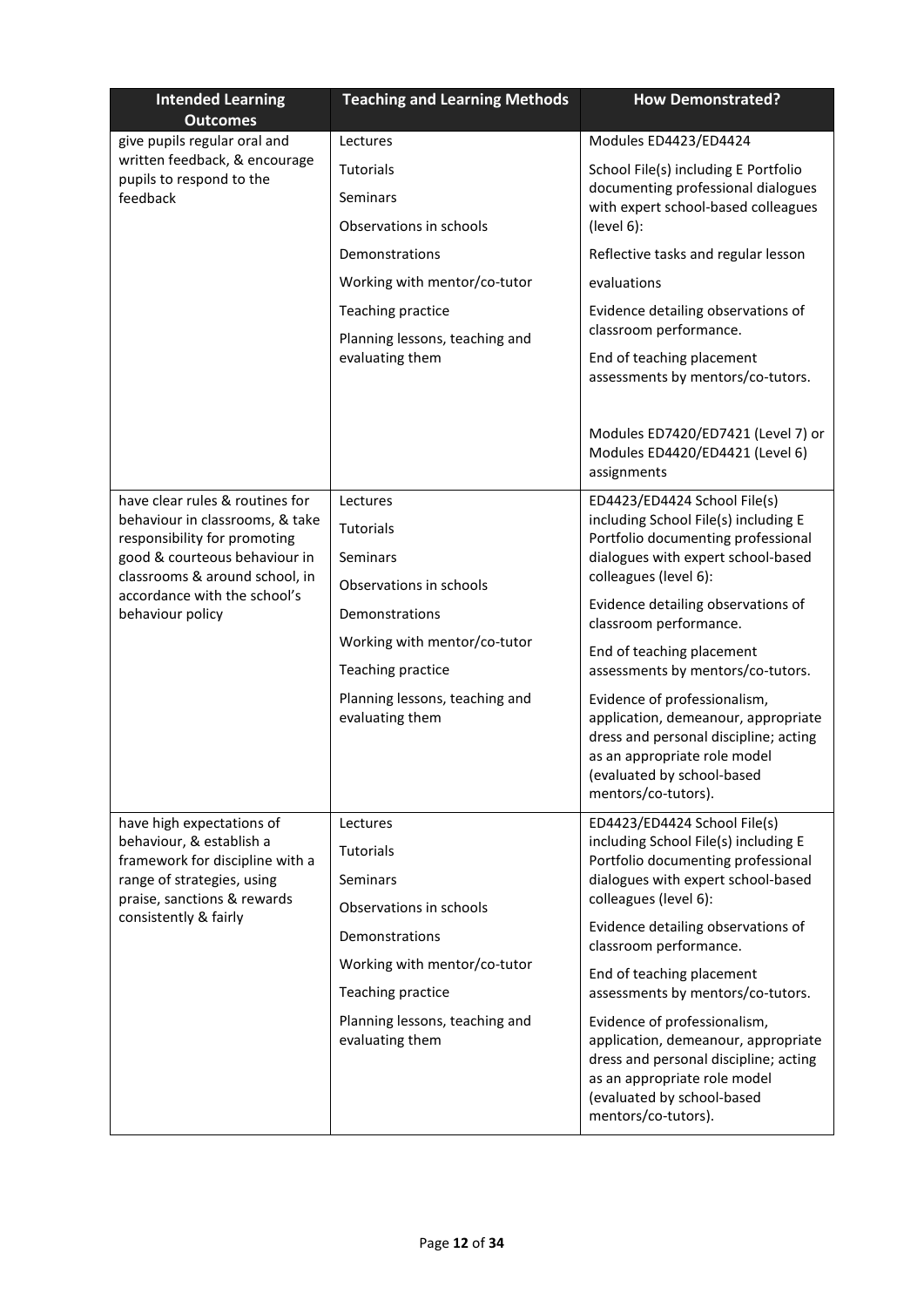| <b>Intended Learning</b><br><b>Outcomes</b>                                                                                         | <b>Teaching and Learning Methods</b>                                                                                                                                                     | <b>How Demonstrated?</b>                                                                                                                                                                                                                                                                                                                                                                                                    |
|-------------------------------------------------------------------------------------------------------------------------------------|------------------------------------------------------------------------------------------------------------------------------------------------------------------------------------------|-----------------------------------------------------------------------------------------------------------------------------------------------------------------------------------------------------------------------------------------------------------------------------------------------------------------------------------------------------------------------------------------------------------------------------|
| manage classes effectively,<br>using approaches which are<br>appropriate to pupils' needs in<br>order to involve & motivate<br>them | Lectures<br>Tutorials<br>Seminars<br>Observations in schools<br>Demonstrations<br>Working with mentor/co-tutor<br>Teaching practice<br>Planning lessons, teaching and<br>evaluating them | ED4423/ED4424 School File(s)<br>including School File(s) including E<br>Portfolio documenting professional<br>dialogues with expert school-based<br>colleagues (level 6):<br>Evidence detailing observations of<br>classroom performance.<br>End of teaching placement<br>assessments by mentors/co-tutors.<br>Evidence of professionalism,<br>application, demeanour, appropriate<br>dress and personal discipline; acting |
|                                                                                                                                     |                                                                                                                                                                                          | as an appropriate role model<br>(evaluated by school-based<br>mentors/co-tutors).                                                                                                                                                                                                                                                                                                                                           |
| maintain good relationships<br>with pupils, exercise<br>appropriate authority, & act<br>decisively when necessary.                  | Lectures<br>Tutorials<br>Seminars<br>Observations in schools                                                                                                                             | ED4423/ED4424 School File(s)<br>including School File(s) including E<br>Portfolio documenting professional<br>dialogues with expert school-based<br>colleagues (level 6):                                                                                                                                                                                                                                                   |
|                                                                                                                                     | Demonstrations                                                                                                                                                                           | Evidence detailing observations of<br>classroom performance.                                                                                                                                                                                                                                                                                                                                                                |
|                                                                                                                                     | Working with mentor/co-tutor<br>Teaching practice                                                                                                                                        | End of teaching placement<br>assessments by mentors/co-tutors.                                                                                                                                                                                                                                                                                                                                                              |
|                                                                                                                                     | Planning lessons, teaching and<br>evaluating them                                                                                                                                        | Evidence of professionalism,<br>application, demeanour, appropriate<br>dress and personal discipline; acting<br>as an appropriate role model<br>(evaluated by school-based<br>mentors/co-tutors).                                                                                                                                                                                                                           |

# iv) Critical analysis

| <b>Intended Learning</b><br><b>Outcomes</b>                  | <b>Teaching and Learning Methods</b>                                                                                                                                                                                                                     | <b>How Demonstrated?</b>                                                                                                                                                                                                                                                                                                                                                                                                                                                      |
|--------------------------------------------------------------|----------------------------------------------------------------------------------------------------------------------------------------------------------------------------------------------------------------------------------------------------------|-------------------------------------------------------------------------------------------------------------------------------------------------------------------------------------------------------------------------------------------------------------------------------------------------------------------------------------------------------------------------------------------------------------------------------------------------------------------------------|
| Analyse teaching and learning,<br>exploring how pupils learn | Lectures<br><b>Tutorials</b><br><b>Seminars</b><br>Directed reading<br>Observations in schools<br>Demonstrations<br>Computer-aided learning<br>Working with mentor/co-tutor<br>Induction programmes in school<br>Independent research in school settings | Two written assignments (5000 words)<br>each, ED7420/7421) and the additional<br>30-credit module assignment (ED7436).<br>Reflective Journal<br>Teaching practice reflections/teaching<br>practice file<br>E Portfolio (Professional development<br>portfolio (PDP))<br>Formative presentations at the<br>University<br>End of teaching placement assessments<br>by school-based mentors/co-tutors and<br>university tutors formally recorded in<br>end of Phase Report Form. |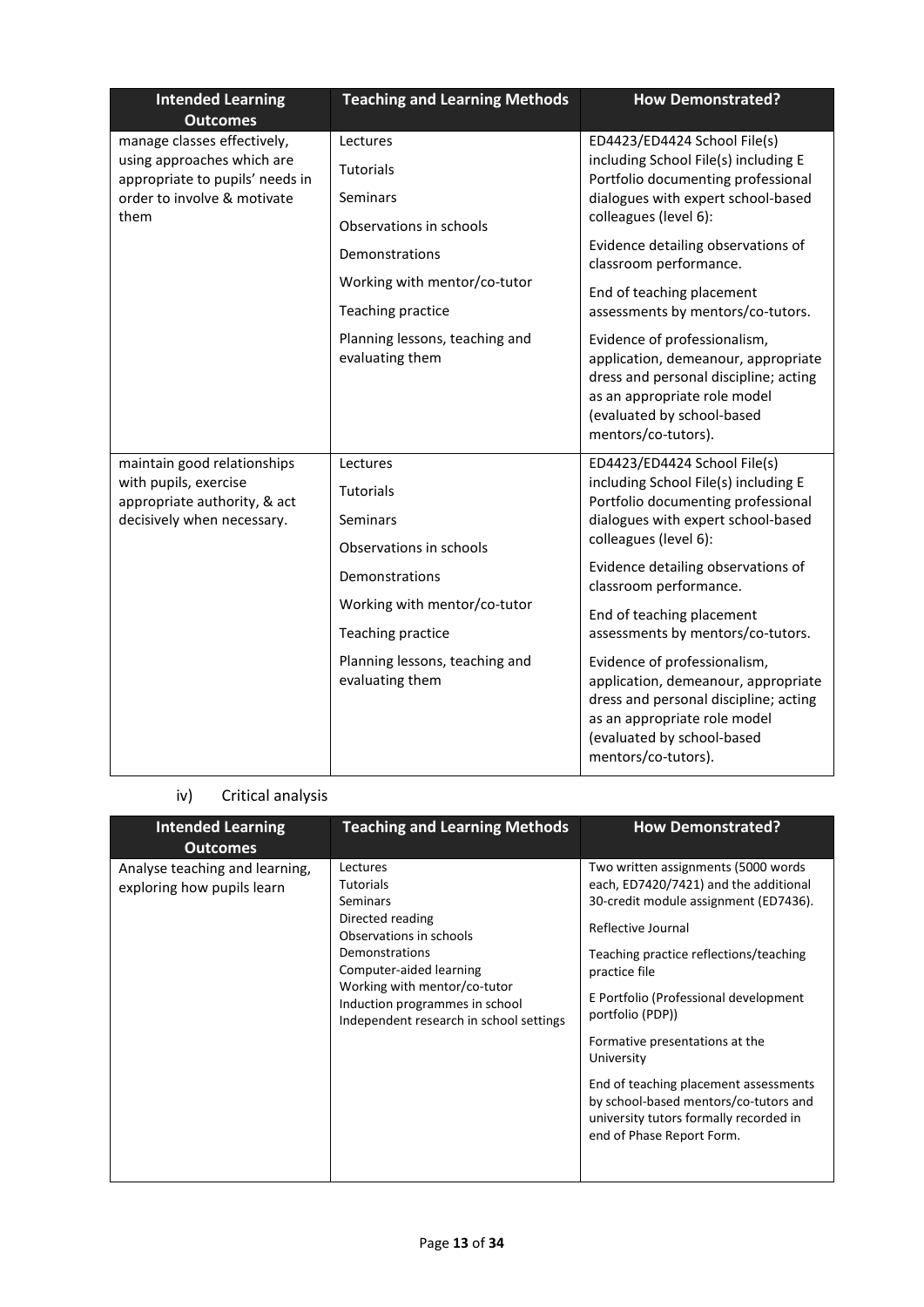| <b>Intended Learning</b><br><b>Outcomes</b>                                                     | <b>Teaching and Learning Methods</b>                                                                                                                                                                                                              | <b>How Demonstrated?</b>                                                                                                                                                                                                                                                                                                                                                                                                                                                     |
|-------------------------------------------------------------------------------------------------|---------------------------------------------------------------------------------------------------------------------------------------------------------------------------------------------------------------------------------------------------|------------------------------------------------------------------------------------------------------------------------------------------------------------------------------------------------------------------------------------------------------------------------------------------------------------------------------------------------------------------------------------------------------------------------------------------------------------------------------|
| Evaluate classroom practice<br>through action research or case<br>studies of classroom practice | Lectures<br><b>Tutorials</b><br>Seminars<br>Directed reading<br>Observations in schools<br>Demonstrations<br>Computer-aided learning<br>Working with mentor/co-tutor<br>Induction programmes in school<br>Independent research in school settings | Two written assignments (5000 words<br>each, ED7420/7421) and the additional<br>30-credit module assignment (ED7436).<br>Reflective Journal<br>Teaching practice reflections/teaching<br>practice file<br>E Portfolio (Professional development<br>portfolio (PDP))<br>Formative presentations at the<br>University<br>End of teaching placement assessments<br>by school-based mentors/co-tutors and<br>university tutors formally recorded in<br>end of Phase Report Form. |
| Use and evaluate approaches to<br>managing pupil behaviour<br>effectively                       | Lectures<br><b>Tutorials</b><br>Seminars<br>Directed reading<br>Observations in schools<br>Demonstrations<br>Computer-aided learning<br>Working with mentor/co-tutor<br>Induction programmes in school<br>Independent research in school settings | Two written assignments (5000 words<br>each, ED7420/7421) and the additional<br>30-credit module assignment (ED7436).<br>Reflective Journal<br>Teaching practice reflections/teaching<br>practice file<br>E Portfolio (Professional development<br>portfolio (PDP))<br>Formative presentations at the<br>University<br>End of teaching placement assessments<br>by school-based mentors/co-tutors and<br>university tutors formally recorded in<br>end of Phase Report Form. |
| Evaluate ways to assess pupil<br>learning formatively and<br>summatively                        | Lectures<br><b>Tutorials</b><br>Seminars<br>Directed reading<br>Observations in schools<br>Demonstrations<br>Computer-aided learning<br>Working with mentor/co-tutor<br>Induction programmes in school<br>Independent research in school settings | Two written assignments (5000 words<br>each, ED7420/7421) and the additional<br>30-credit module assignment (ED7436).<br>Reflective Journal<br>Teaching practice reflections/teaching<br>practice file<br>E Portfolio (Professional development<br>portfolio (PDP))<br>Formative presentations at the<br>University<br>End of teaching placement assessments<br>by school-based mentors/co-tutors and<br>university tutors formally recorded in<br>end of Phase Report Form. |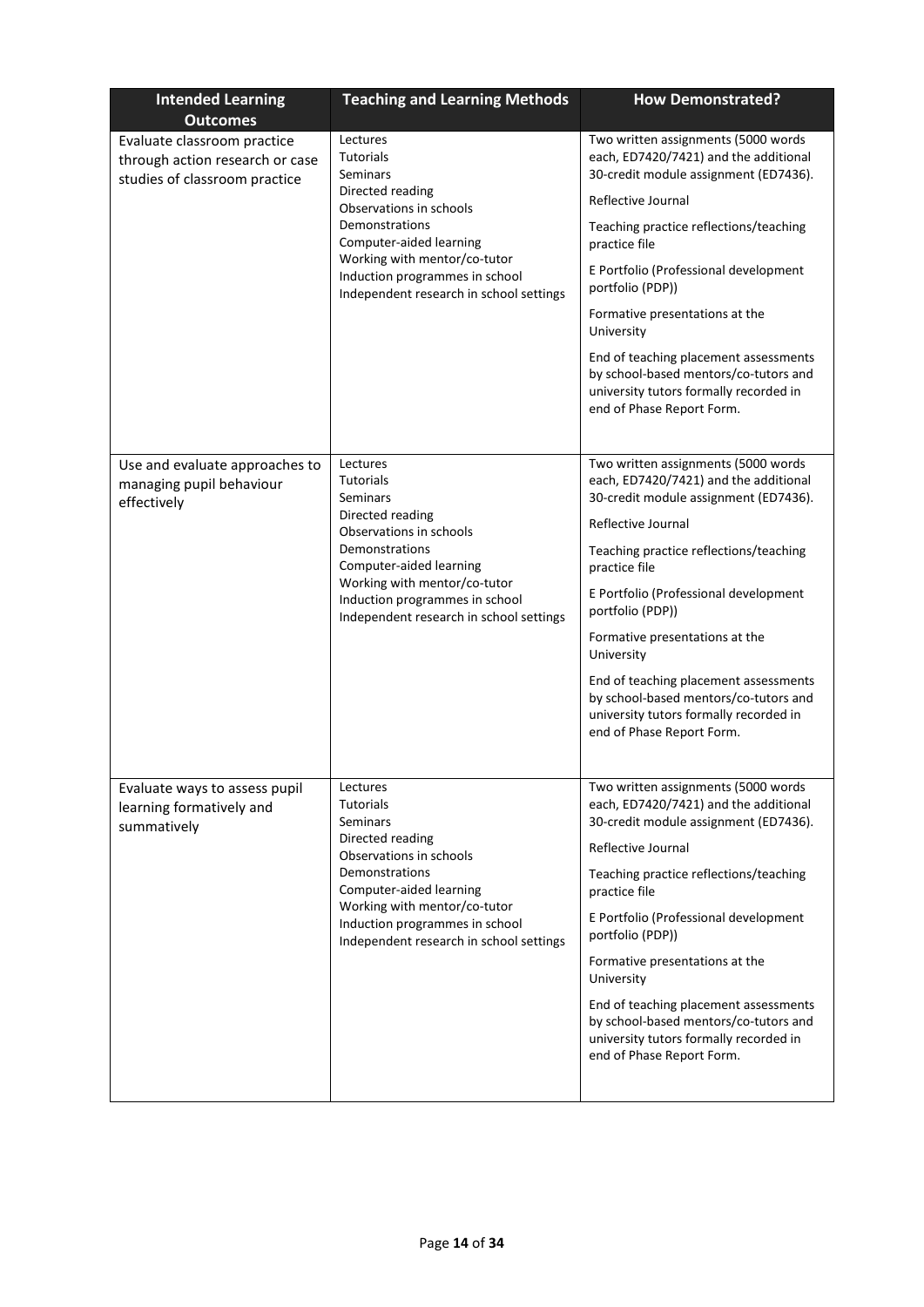| <b>Intended Learning</b><br><b>Outcomes</b>                                                                                                                                                                                                                                                                                                                | <b>Teaching and Learning Methods</b>                                                                                                                                                                                                              | <b>How Demonstrated?</b>                                                                                                                                                                                                                                                                                                                                                                                                                                                    |
|------------------------------------------------------------------------------------------------------------------------------------------------------------------------------------------------------------------------------------------------------------------------------------------------------------------------------------------------------------|---------------------------------------------------------------------------------------------------------------------------------------------------------------------------------------------------------------------------------------------------|-----------------------------------------------------------------------------------------------------------------------------------------------------------------------------------------------------------------------------------------------------------------------------------------------------------------------------------------------------------------------------------------------------------------------------------------------------------------------------|
| Evaluate curricula                                                                                                                                                                                                                                                                                                                                         | Lectures<br><b>Tutorials</b><br>Seminars<br>Directed reading<br>Observations in schools<br>Demonstrations<br>Computer-aided learning<br>Working with mentor/co-tutor<br>Induction programmes in school<br>Independent research in school settings | Two written assignments (5000 words<br>each, ED7420/7421) and the additional<br>30-credit module assignment (ED7436).<br>Reflective Journal<br>Teaching practice reflections/teaching<br>practice file<br>E Portfolio (Professional development<br>portfolio (PDP)<br>Formative presentations at the<br>University<br>End of teaching placement assessments<br>by school-based mentors/co-tutors and<br>university tutors formally recorded in<br>end of Phase Report Form. |
| Module ED7436: Examine and<br>critically evaluate education<br>research evidence relevant to<br>trends and developments, for<br>example in relation to school<br>policies and priorities such as<br>inclusion, equal opportunities,<br>differentiation, literacy, behaviour<br>management, safeguarding,<br>Personal/Social and Health<br>Education(PSHE). | Directed reading<br>Observations in schools<br>Independent research in school settings                                                                                                                                                            | Module ED7436 assignment for<br>additional 30 credits.                                                                                                                                                                                                                                                                                                                                                                                                                      |

### v) Presentation

| <b>Intended Learning</b><br><b>Outcomes</b>                                                                                                                                                                                 | <b>Teaching and Learning Methods</b> | <b>How Demonstrated?</b> |
|-----------------------------------------------------------------------------------------------------------------------------------------------------------------------------------------------------------------------------|--------------------------------------|--------------------------|
| Presentation is a continual<br>factor in the work of student-<br>teachers in this programme, at<br>the University and in school e.g.<br>in meeting Standard 4 (DfE<br>$2012$ :<br>4 Plan & teach well-structured<br>lessons |                                      |                          |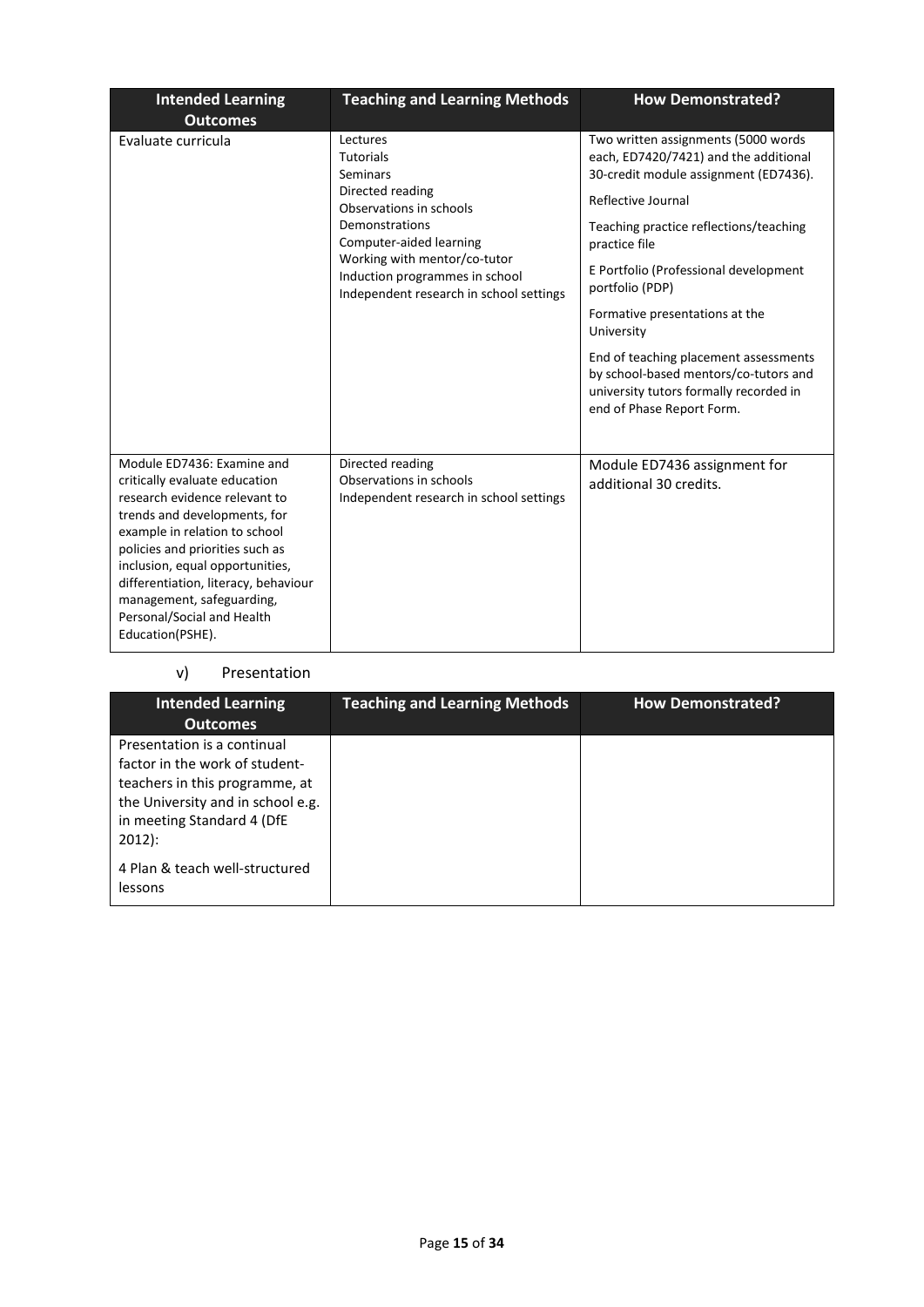| <b>Intended Learning</b><br><b>Outcomes</b>           | <b>Teaching and Learning Methods</b>                                                                                                  | <b>How Demonstrated?</b>                                                                                                                              |
|-------------------------------------------------------|---------------------------------------------------------------------------------------------------------------------------------------|-------------------------------------------------------------------------------------------------------------------------------------------------------|
| impart knowledge & develop                            | Lectures                                                                                                                              | School File(s).                                                                                                                                       |
| understanding through effective<br>use of lesson time | <b>Tutorials</b><br><b>Seminars</b><br>Observations in schools<br>Demonstrations<br>Working with mentor/co-tutor<br>Teaching practice | Modules ED4420/4421 or<br>ED7420/7421nassignments (Level 6<br>and/or Level 7)                                                                         |
|                                                       |                                                                                                                                       | Module 7436 assignment for additional<br>30 credits.                                                                                                  |
|                                                       |                                                                                                                                       | E Portfolio (Professional Development<br>Portfolio (PDP))                                                                                             |
|                                                       |                                                                                                                                       | School File(s) containing Evidence<br>Record Forms (ERFS) detailing<br>observations of classroom performance                                          |
|                                                       |                                                                                                                                       | Teaching practice observations                                                                                                                        |
|                                                       |                                                                                                                                       | Formative presentations in the University                                                                                                             |
|                                                       |                                                                                                                                       | End of teaching placement assessments<br>by school-based mentors/co-tutors and<br>university tutors formally recorded in<br>end of Phase Report Form. |
|                                                       |                                                                                                                                       |                                                                                                                                                       |
| promote a love of learning &                          | Lectures                                                                                                                              | School File(s).                                                                                                                                       |
| children's intellectual curiosity                     | <b>Tutorials</b><br>Seminars<br>Observations in schools<br>Demonstrations<br>Working with mentor/co-tutor<br>Teaching practice        | Modules ED4420/4421 or<br>ED7420/7421nassignments (Level 6<br>and/or Level 7)                                                                         |
|                                                       |                                                                                                                                       | Module 7436 assignment for additional<br>30 credits.                                                                                                  |
|                                                       |                                                                                                                                       | E Portfolio (Professional Development<br>Portfolio (PDP))                                                                                             |
|                                                       |                                                                                                                                       | School File(s) containing Evidence<br>Record Forms (ERFS) detailing<br>observations of classroom performance                                          |
|                                                       |                                                                                                                                       | Teaching practice observations                                                                                                                        |
|                                                       |                                                                                                                                       | Formative presentations in the University                                                                                                             |
|                                                       |                                                                                                                                       | End of teaching placement assessments<br>by school-based mentors/co-tutors and<br>university tutors formally recorded in<br>end of Phase Report Form. |
|                                                       |                                                                                                                                       |                                                                                                                                                       |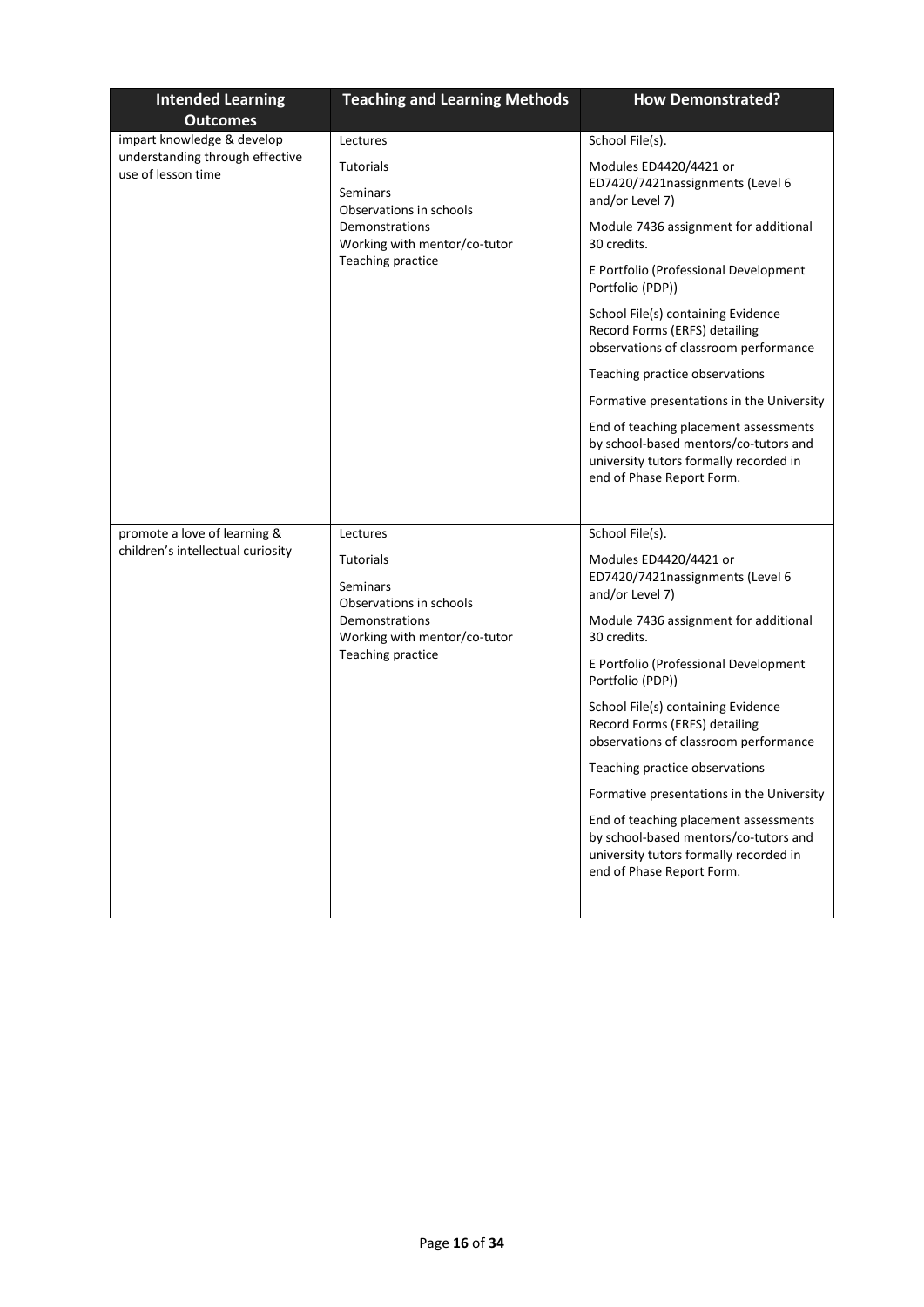| <b>Intended Learning</b><br><b>Outcomes</b>                                                                                            | <b>Teaching and Learning Methods</b>                                                                                                       | <b>How Demonstrated?</b>                                                                                                                                                                                                                                                                                                                                                                                                                                                                                                                                                      |
|----------------------------------------------------------------------------------------------------------------------------------------|--------------------------------------------------------------------------------------------------------------------------------------------|-------------------------------------------------------------------------------------------------------------------------------------------------------------------------------------------------------------------------------------------------------------------------------------------------------------------------------------------------------------------------------------------------------------------------------------------------------------------------------------------------------------------------------------------------------------------------------|
| set homework & plan other out-of-<br>class activities to consolidate &<br>extend the knowledge &<br>understanding pupils have acquired | Lectures<br><b>Tutorials</b><br>Seminars<br>Observations in schools<br>Demonstrations<br>Working with mentor/co-tutor<br>Teaching practice | School File(s).<br>Modules ED4420/4421 or<br>ED7420/7421nassignments (Level 6<br>and/or Level 7)<br>Module 7436 assignment for additional<br>30 credits.<br>E Portfolio (Professional Development<br>Portfolio (PDP))<br>School File(s) containing Evidence<br>Record Forms (ERFS) detailing<br>observations of classroom performance<br>Teaching practice observations<br>Formative presentations in the University<br>End of teaching placement assessments<br>by school-based mentors/co-tutors and<br>university tutors formally recorded in<br>end of Phase Report Form. |
| contribute to the design &<br>provision of an engaging curriculum<br>within the relevant subject area(s).                              | Lectures<br><b>Tutorials</b><br>Seminars<br>Observations in schools<br>Demonstrations<br>Working with mentor/co-tutor<br>Teaching practice | School File(s).<br>Modules ED4420/4421 or<br>ED7420/7421nassignments (Level 6<br>and/or Level 7)<br>Module 7436 assignment for additional<br>30 credits.<br>E Portfolio (Professional Development<br>Portfolio (PDP))<br>School File(s) containing Evidence<br>Record Forms (ERFS) detailing<br>observations of classroom performance<br>Teaching practice observations<br>Formative presentations in the University<br>End of teaching placement assessments<br>by school-based mentors/co-tutors and<br>university tutors formally recorded in<br>end of Phase Report Form. |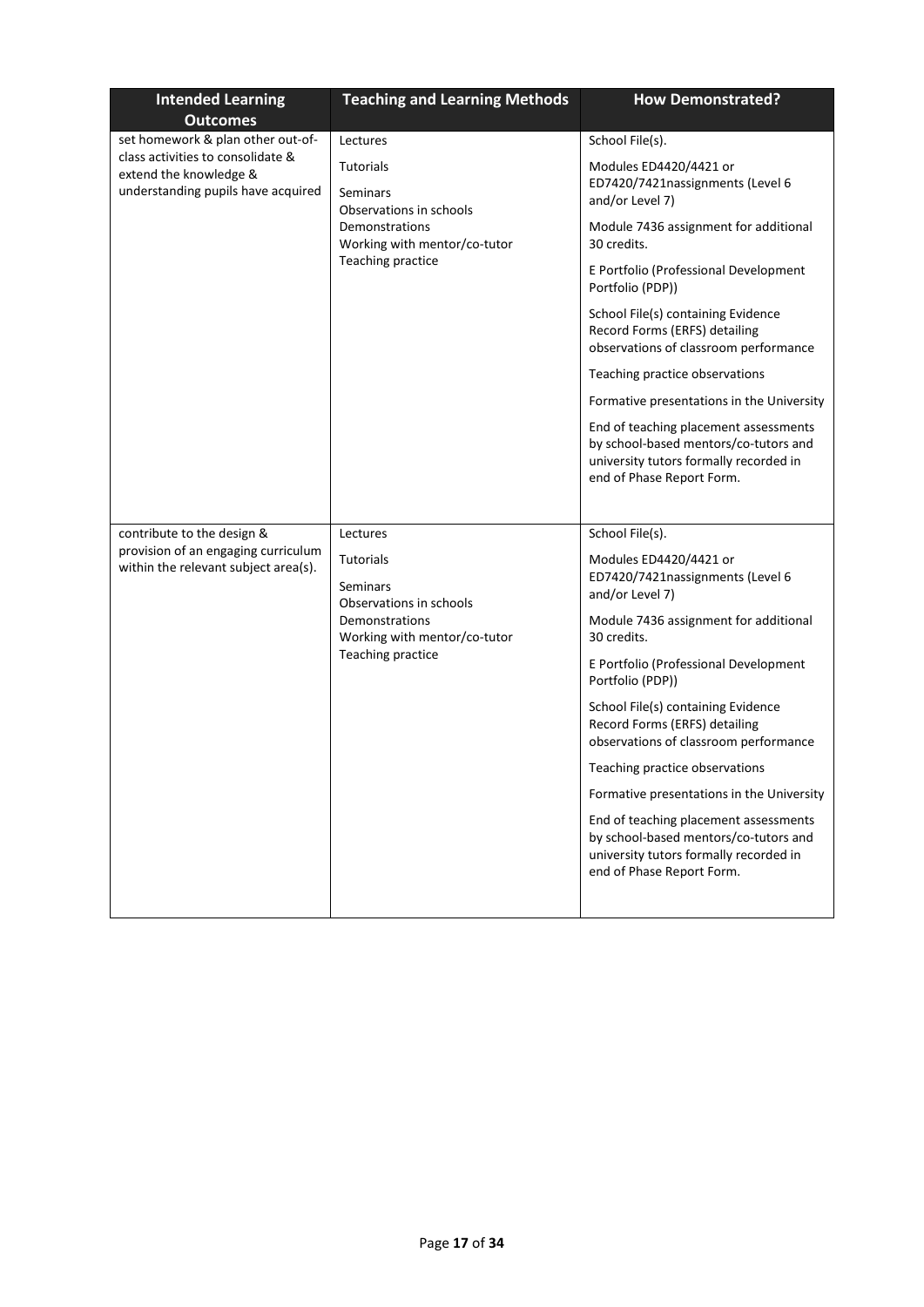vi) Appraisal of evidence

| <b>Intended Learning</b><br><b>Outcomes</b>                                                                                                                                                                                                                                     | <b>Teaching and Learning Methods</b>                                                                                                       | <b>How Demonstrated?</b>                                                                                                                                                                                                                                                                                                                                                                                                                                                                                                                                                                                                                                                       |
|---------------------------------------------------------------------------------------------------------------------------------------------------------------------------------------------------------------------------------------------------------------------------------|--------------------------------------------------------------------------------------------------------------------------------------------|--------------------------------------------------------------------------------------------------------------------------------------------------------------------------------------------------------------------------------------------------------------------------------------------------------------------------------------------------------------------------------------------------------------------------------------------------------------------------------------------------------------------------------------------------------------------------------------------------------------------------------------------------------------------------------|
| reflect systematically on the<br>effectiveness of lessons &<br>approaches to teaching (from<br>standard 4)                                                                                                                                                                      | Lectures<br><b>Tutorials</b><br>Seminars<br>Observations in schools<br>Demonstrations<br>Working with mentor/co-tutor<br>Teaching practice | Reflective Journal<br>Lesson evaluations (compulsory<br>requirement after each lesson)<br>School File(s) and PDP containing<br>Evidence Record Forms (ERFS) detailing<br>observations of classroom performance<br>Teaching practice observations<br>Formative presentations in the University<br>2 x 5000-word assignments<br>Modules 7420/7421.<br>End of teaching placement assessments<br>by school-based mentors/co-tutors and<br>university tutors formally recorded in<br>end of Phase Report Form.                                                                                                                                                                      |
| Module 7436: Engage in critical<br>analysis of practice and<br>reflection about their<br>development in education<br>during school-based field work,<br>reflecting on their own<br>pedagogic learning and<br>analyzing their impact on<br>student learning in the<br>classroom. | Lectures<br><b>Tutorials</b><br>Seminars<br>Observations in schools<br>Demonstrations<br>Working with mentor/co-tutor<br>Teaching practice | Reflective Journal<br>Lesson evaluations (compulsory<br>requirement after each lesson)<br>School File(s) and PDP containing<br>Evidence Record Forms (ERFS) detailing<br>observations of classroom performance<br>Teaching practice observations<br>Formative presentations in the University<br>2 x 5000-word assignments<br>Modules 7420/7421.<br>End of teaching placement assessments<br>by school-based mentors/co-tutors and<br>university tutors formally recorded in<br>end of Phase Report Form.<br>In addition, a developed ability to reflect<br>on practice (reflection-on-action) is<br>demonstrated through Module 7436<br>assignment for additional 30 credits. |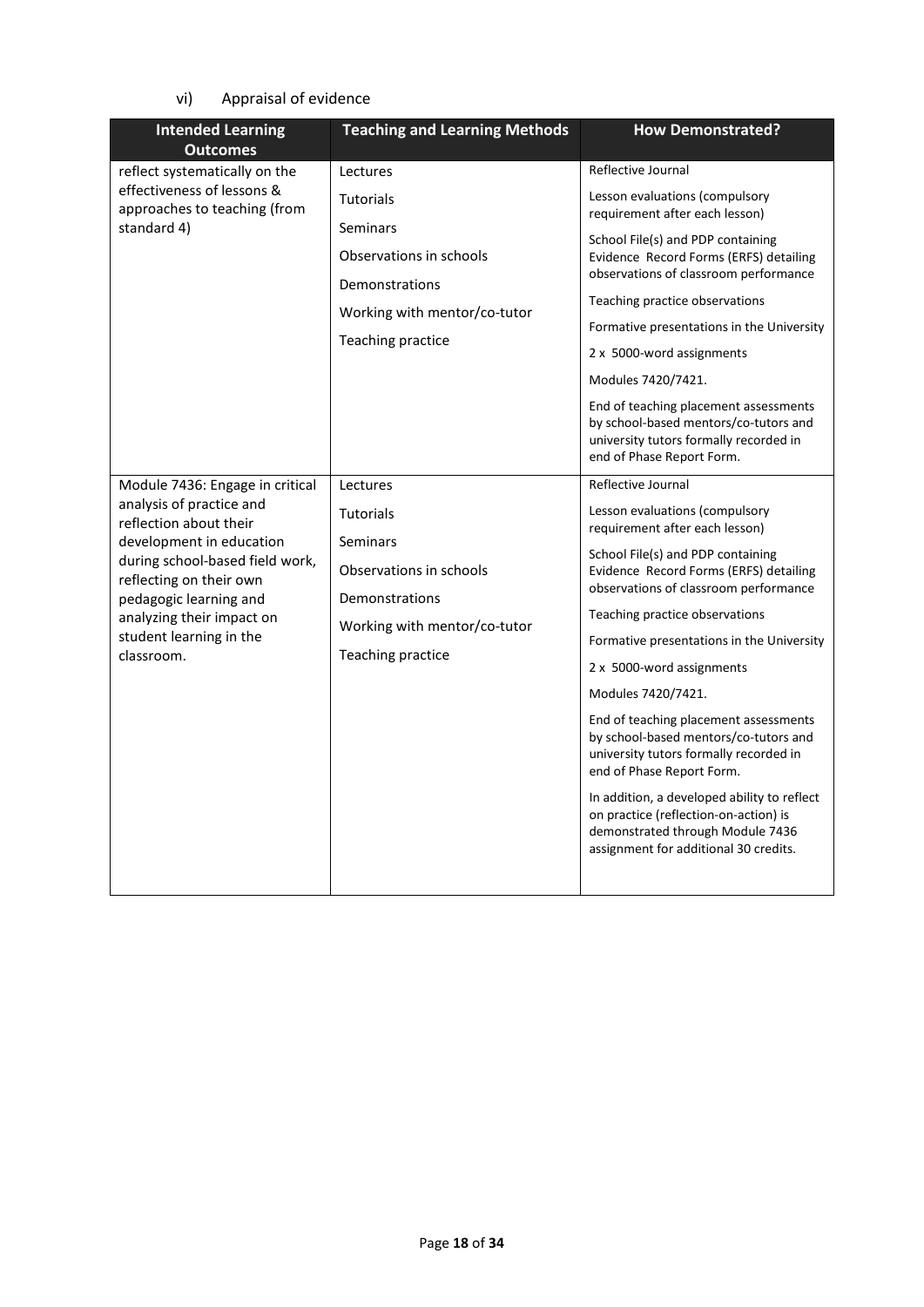### **Transferable skills**

### i) Research skills

| <b>Intended Learning</b>                                                                                                                                                                                                                                                                        | <b>Teaching and Learning Methods</b>                                                                                                                                                                       | <b>How Demonstrated?</b>                                                                                                                                                                                                                             |
|-------------------------------------------------------------------------------------------------------------------------------------------------------------------------------------------------------------------------------------------------------------------------------------------------|------------------------------------------------------------------------------------------------------------------------------------------------------------------------------------------------------------|------------------------------------------------------------------------------------------------------------------------------------------------------------------------------------------------------------------------------------------------------|
| <b>Outcomes</b><br>Use information from research<br>to inform practice e.g. to meet<br>special needs, to support<br>language development of pupils<br>with EAL.                                                                                                                                 | Lectures<br><b>Tutorials</b><br>Seminars<br>Directed reading<br>Observations in schools<br>Working with mentor/co-tutor<br>Resource-based learning<br>Independent research: classroom<br>evaluation        | Reflective Journal<br>Reflective tasks<br>Submission of E Portfolio ( Professional<br>Development Portfolio (PDP))<br>Submission of Subject Development<br>Record<br>Level 7 research projects and reflection<br>in Modules ED7420/7421 assignments. |
| Know how to use local and<br>national statistical information<br>to evaluate the effectiveness of<br>their teaching, monitor the<br>progress of pupils they teach<br>and raise levels of attainment.                                                                                            | Lectures<br><b>Tutorials</b><br><b>Seminars</b><br>Directed reading<br>Observations in schools<br>Working with mentor/co-tutor<br>Resource-based learning<br>Independent research: classroom<br>evaluation | Reflective Journal<br>Reflective tasks<br>Submission of E Portfolio (Professional<br>Development Portfolio (PDP))<br>Submission of Subject Development<br>Record<br>Level 7 research projects and reflection<br>in Modules ED7420/7421 assignments.  |
| Conduct small-scale classroom<br>research (e.g. action research,<br>lesson study, case studies) for<br>assignments 7420/7421.                                                                                                                                                                   | Lectures<br><b>Tutorials</b><br>Seminars<br>Directed reading<br>Observations in schools<br>Working with mentor/co-tutor<br>Resource-based learning<br>Independent research: classroom<br>evaluation        | Reflective Journal<br>Reflective tasks<br>Submission of E Portfolio (Professional<br>Development Portfolio (PDP))<br>Submission of Subject Development<br>Record<br>Level 7 research projects and reflection<br>in Modules ED7420/7421 assignments.  |
| <b>FD7436</b> Demonstrate analytical<br>understanding of some of the<br>major theoretical underpinnings<br>of trends in educational policy,<br>development and practice,<br>demonstrating understanding<br>through their reflections on<br>classroom experiences during<br>teaching placements. | Lectures<br><b>Tutorials</b><br>Seminars<br>Directed reading<br>Observations in schools<br>Working with mentor/co-tutor<br>Resource-based learning<br>Independent research: classroom<br>evaluation        | Module 7436 assignment for additional<br>30 credits.                                                                                                                                                                                                 |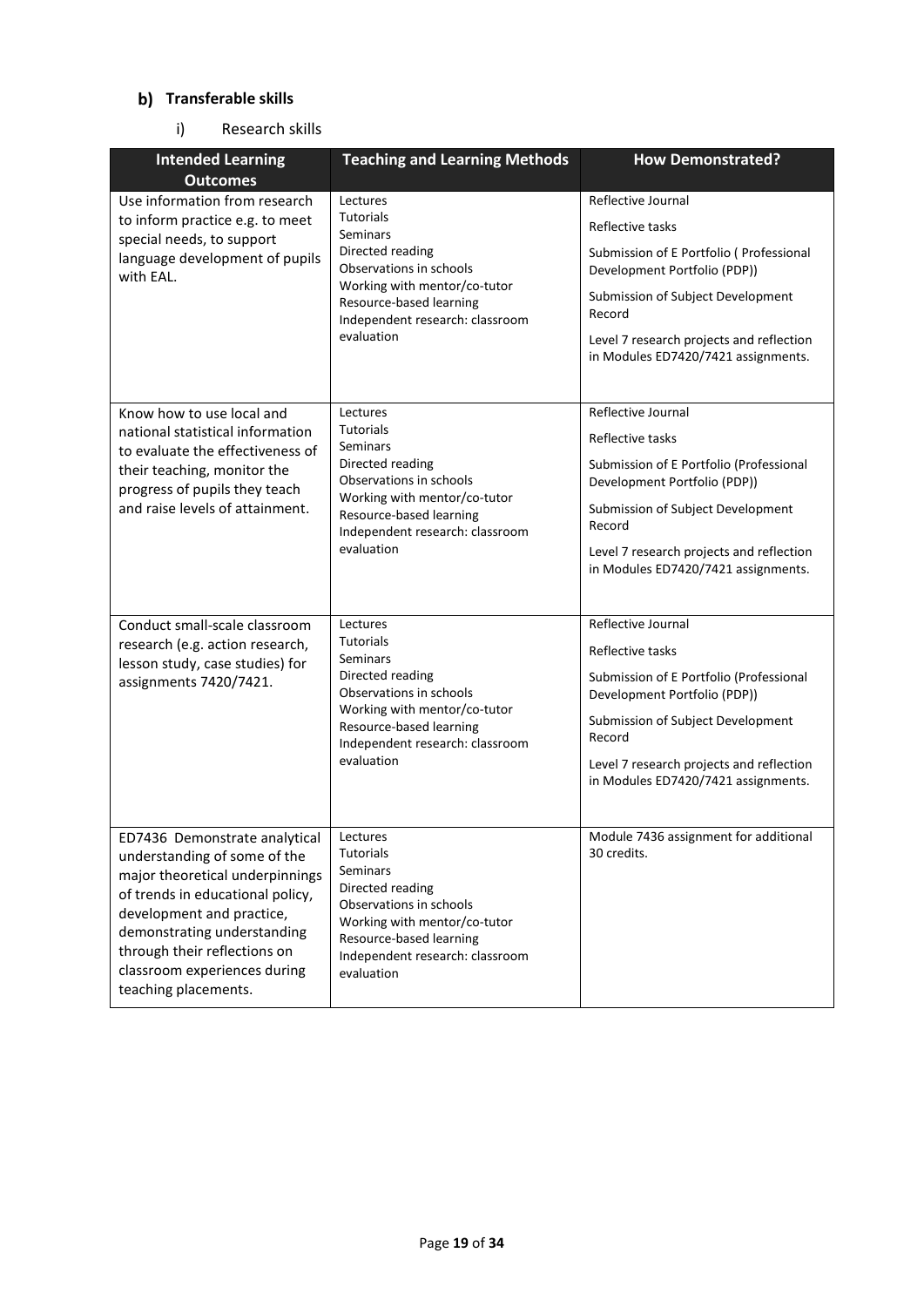ii) Communication skills

| <b>Intended Learning</b><br><b>Outcomes</b>                                                                                                           | <b>Teaching and Learning Methods</b>                                                                                                       | <b>How Demonstrated?</b>                                                                                                                                                                                                                                                                                                                                                    |
|-------------------------------------------------------------------------------------------------------------------------------------------------------|--------------------------------------------------------------------------------------------------------------------------------------------|-----------------------------------------------------------------------------------------------------------------------------------------------------------------------------------------------------------------------------------------------------------------------------------------------------------------------------------------------------------------------------|
| Meet the requirements of DfE<br>Standards 5, 6, and 8, teaching<br>effectively, working with others,<br>guiding children to learn more<br>effectively | Lectures<br><b>Tutorials</b><br>Seminars<br>Observations in schools<br>Demonstrations<br>Working with mentor/co-tutor<br>Teaching practice | Modules ED4420/4421 or ED7420/7421<br>assignments (Level 6 and/or Level 7)<br>Module 7436 assignment for additional<br>30 credits.                                                                                                                                                                                                                                          |
|                                                                                                                                                       |                                                                                                                                            | E Portfolio (Professional Development<br>Portfolio (PDP))                                                                                                                                                                                                                                                                                                                   |
|                                                                                                                                                       |                                                                                                                                            | <b>Teaching Practice Observations</b>                                                                                                                                                                                                                                                                                                                                       |
|                                                                                                                                                       |                                                                                                                                            | School File(s) and PDP containing<br>Evidence Record Forms (ERFS) detailing<br>observations of classroom performance                                                                                                                                                                                                                                                        |
|                                                                                                                                                       |                                                                                                                                            | Reflective Journal                                                                                                                                                                                                                                                                                                                                                          |
|                                                                                                                                                       |                                                                                                                                            | Formative presentations in the University                                                                                                                                                                                                                                                                                                                                   |
|                                                                                                                                                       |                                                                                                                                            | End of teaching placement assessments<br>by school-based mentors/co-tutors and<br>university tutors formally recorded in<br>end of Phase Report Form.                                                                                                                                                                                                                       |
|                                                                                                                                                       |                                                                                                                                            | ED4423/ED4424 School File(s) including E<br>Portfolio documenting professional<br>dialogues with expert school-based<br>colleagues (level 6):<br>Evidence detailing observations of<br>classroom performance.<br>End of teaching placement assessments<br>by mentors/co-tutors.<br>Professionalism, application, demeanour,<br>appropriate dress and personal<br>discipline |

### iii) Data presentation

| <b>Intended Learning</b><br><b>Outcomes</b> | <b>Teaching and Learning Methods</b>                                                                                                                             | <b>How Demonstrated?</b>                                                                                                                                                                                                                                                                                                                                                                                                                             |
|---------------------------------------------|------------------------------------------------------------------------------------------------------------------------------------------------------------------|------------------------------------------------------------------------------------------------------------------------------------------------------------------------------------------------------------------------------------------------------------------------------------------------------------------------------------------------------------------------------------------------------------------------------------------------------|
| Analyse assessment and<br>performance data  | Lectures<br><b>Tutorials</b><br>Seminars<br>Demonstrations<br>Working with mentor/co-tutor<br>Teaching practice<br>Preparing lessons during teaching<br>practice | Modules ED4420/4421 or ED7420/7421<br>assignments (Level 6 and/or Level 7)<br>In the Module 7436 assignment for<br>additional 30 credits, data analysis and<br>interpretation will be demonstrated<br>throughout the assignment.<br>End of teaching placement assessments<br>by school-based mentors/co-tutors and<br>university tutors formally recorded in<br>end of Phase Report Form.<br>Formative presentations in the University<br>programme. |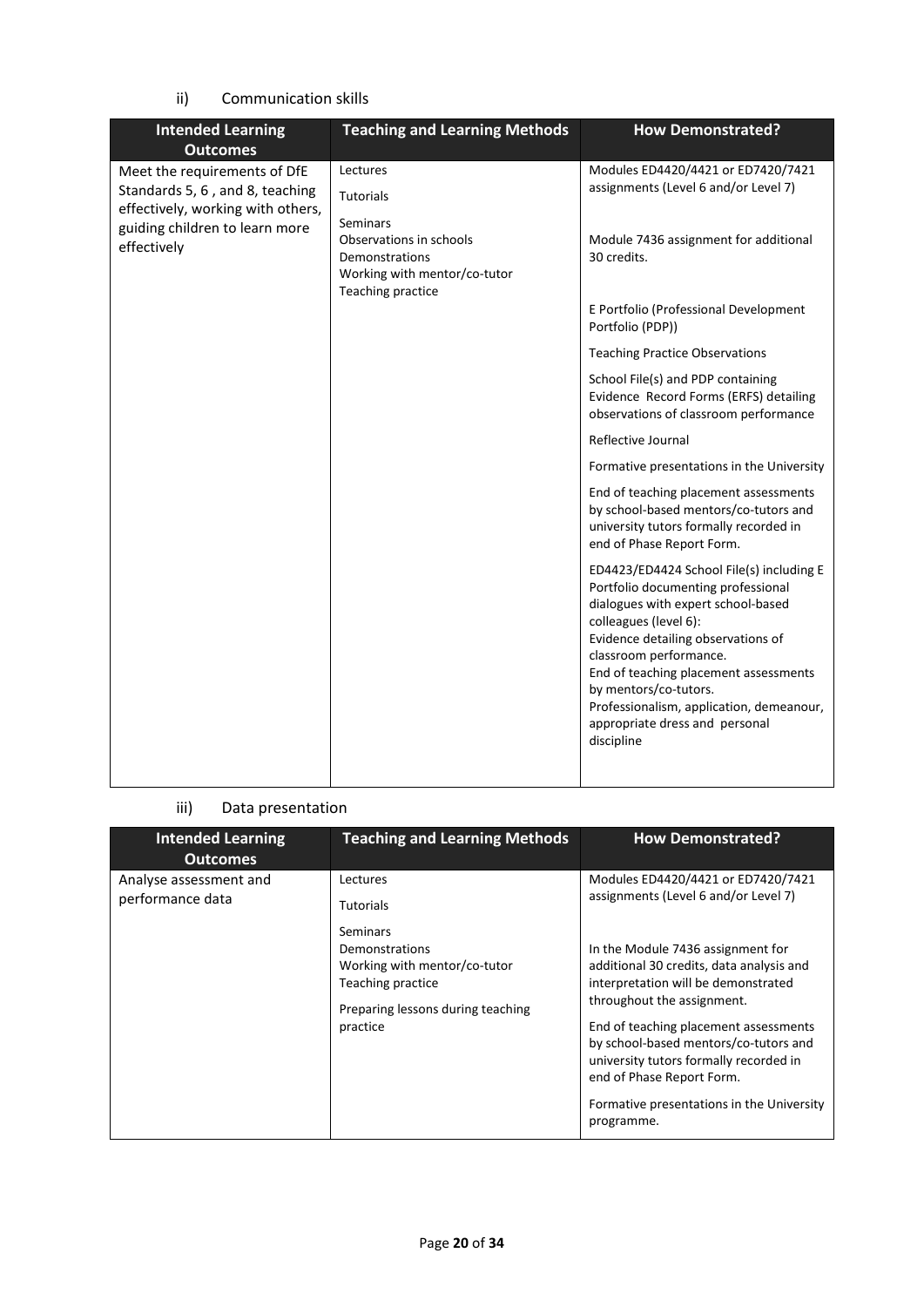| <b>Teaching and Learning Methods</b>                                                                                                                                    | <b>How Demonstrated?</b>                                                                                                                                                                                                                                                                                                                                                                                                                             |
|-------------------------------------------------------------------------------------------------------------------------------------------------------------------------|------------------------------------------------------------------------------------------------------------------------------------------------------------------------------------------------------------------------------------------------------------------------------------------------------------------------------------------------------------------------------------------------------------------------------------------------------|
| Lectures<br><b>Tutorials</b><br><b>Seminars</b><br>Demonstrations<br>Working with mentor/co-tutor<br>Teaching practice<br>Preparing lessons during teaching<br>practice | Modules ED4420/4421 or ED7420/7421<br>assignments (Level 6 and/or Level 7)<br>In the Module 7436 assignment for<br>additional 30 credits, data analysis and<br>interpretation will be demonstrated<br>throughout the assignment.<br>End of teaching placement assessments<br>by school-based mentors/co-tutors and<br>university tutors formally recorded in<br>end of Phase Report Form.<br>Formative presentations in the University<br>programme. |
|                                                                                                                                                                         |                                                                                                                                                                                                                                                                                                                                                                                                                                                      |

### iv) Information technology

| <b>Intended Learning</b><br><b>Outcomes</b>                                                                 | <b>Teaching and Learning Methods</b>                                                                                                       | <b>How Demonstrated?</b>                                                                                                                                                                                                                                                                                                                                                                |
|-------------------------------------------------------------------------------------------------------------|--------------------------------------------------------------------------------------------------------------------------------------------|-----------------------------------------------------------------------------------------------------------------------------------------------------------------------------------------------------------------------------------------------------------------------------------------------------------------------------------------------------------------------------------------|
| Make effective use of ICT in<br>learning, teaching and assessing (all<br>required within the DfE standards) | Lectures<br><b>Tutorials</b><br>Seminars<br>Observations in schools<br>Demonstrations<br>Working with mentor/co-tutor<br>Teaching practice | PDP for Module ED4420 (Level 6 only)<br>Modules ED4420/4421 teaching<br>practices (Level 6).<br>Modules ED7420/ED7421 in relation to<br>research and Level 7 assignments (5000<br>words)<br>School File(s) and PDP containing<br>Evidence Record Forms (ERFS) detailing<br>observations of classroom performance<br>(Level 6)<br>Formative presentations in the University<br>(Level 7) |
|                                                                                                             |                                                                                                                                            | End of teaching placement assessments<br>by school-based mentors/co-tutors and<br>university tutors formally recorded in<br>end of Phase Report Form.                                                                                                                                                                                                                                   |
| Use databases to search for                                                                                 | Lectures                                                                                                                                   | PDP for Module ED4420 (Level 6 only)                                                                                                                                                                                                                                                                                                                                                    |
| appropriate education research<br>papers                                                                    | <b>Tutorials</b>                                                                                                                           | Modules ED4420/4421 teaching<br>practices (Level 6).                                                                                                                                                                                                                                                                                                                                    |
|                                                                                                             | <b>Seminars</b><br>Observations in schools<br>Demonstrations<br>Working with mentor/co-tutor                                               | Modules ED7420/ED7421 in relation to<br>research and Level 7 assignments (5000<br>words)                                                                                                                                                                                                                                                                                                |
|                                                                                                             | Teaching practice                                                                                                                          | School File(s) and PDP containing<br>Evidence Record Forms (ERFS) detailing<br>observations of classroom performance<br>(Level 6)                                                                                                                                                                                                                                                       |
|                                                                                                             |                                                                                                                                            | Formative presentations in the University<br>(Level 7)                                                                                                                                                                                                                                                                                                                                  |
|                                                                                                             |                                                                                                                                            | End of teaching placement assessments<br>by school-based mentors/co-tutors and<br>university tutors formally recorded in<br>end of Phase Report Form.                                                                                                                                                                                                                                   |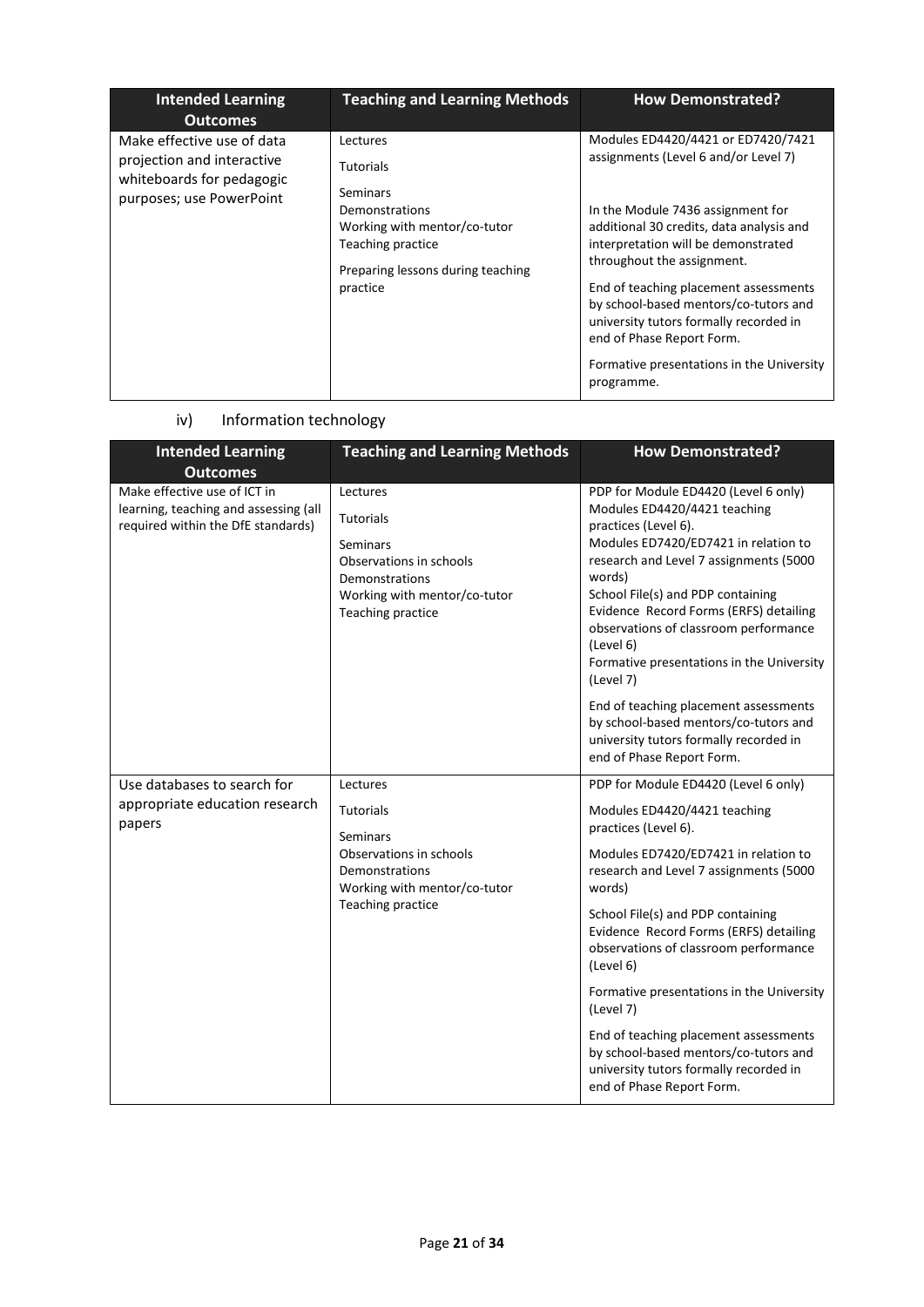| <b>Intended Learning</b><br><b>Outcomes</b>                 | <b>Teaching and Learning Methods</b>                                                                                                  | <b>How Demonstrated?</b>                                                                                                                              |
|-------------------------------------------------------------|---------------------------------------------------------------------------------------------------------------------------------------|-------------------------------------------------------------------------------------------------------------------------------------------------------|
| Use subject specific applications                           | Lectures                                                                                                                              | PDP for Module ED4420 (Level 6 only)                                                                                                                  |
| in their teaching                                           | <b>Tutorials</b><br>Seminars<br>Observations in schools<br><b>Demonstrations</b><br>Working with mentor/co-tutor<br>Teaching practice | Modules ED4420/4421 teaching<br>practices (Level 6).                                                                                                  |
|                                                             |                                                                                                                                       | Modules ED7420/ED7421 in relation to<br>research and Level 7 assignments (5000<br>words)                                                              |
|                                                             |                                                                                                                                       | School File(s) and PDP containing<br>Evidence Record Forms (ERFS) detailing<br>observations of classroom performance<br>(Level 6)                     |
|                                                             |                                                                                                                                       | Formative presentations in the University<br>(Level 7)                                                                                                |
|                                                             |                                                                                                                                       | End of teaching placement assessments<br>by school-based mentors/co-tutors and<br>university tutors formally recorded in<br>end of Phase Report Form. |
| Design opportunities for                                    | Lectures                                                                                                                              | PDP for Module ED4420 (Level 6 only)                                                                                                                  |
| learners to develop their ICT<br>skills (a cross-curricular | <b>Tutorials</b><br>Seminars                                                                                                          | Modules ED4420/4421 teaching<br>practices (Level 6).                                                                                                  |
| requirement)                                                | Observations in schools<br><b>Demonstrations</b><br>Working with mentor/co-tutor<br>Teaching practice                                 | Modules ED7420/ED7421 in relation to<br>research and Level 7 assignments (5000<br>words)                                                              |
|                                                             |                                                                                                                                       | School File(s) and PDP containing<br>Evidence Record Forms (ERFS) detailing<br>observations of classroom performance<br>(Level 6)                     |
|                                                             |                                                                                                                                       | Formative presentations in the University<br>(Level 7)                                                                                                |
|                                                             |                                                                                                                                       | End of teaching placement assessments<br>by school-based mentors/co-tutors and<br>university tutors formally recorded in<br>end of Phase Report Form. |

# v) Problem solving

| <b>Intended Learning</b><br><b>Outcomes</b>                                                                                                                                                                  | <b>Teaching and Learning Methods</b>                                                                                                                                                                                 | <b>How Demonstrated?</b>                                                                                                                                                                                                                                                                             |
|--------------------------------------------------------------------------------------------------------------------------------------------------------------------------------------------------------------|----------------------------------------------------------------------------------------------------------------------------------------------------------------------------------------------------------------------|------------------------------------------------------------------------------------------------------------------------------------------------------------------------------------------------------------------------------------------------------------------------------------------------------|
| Competently and sensitively<br>address classroom problems:<br>diagnosis and intervention: a range<br>of the skills listed in other sections<br>e.g. managing pupil behaviour may<br>involve problem solving. | Lectures<br><b>Tutorials</b><br>Seminars<br>Directed reading<br>Observations in schools<br>Working with school-based mentor/co-<br>tutor<br>Resource-based learning<br>Independent research: classroom<br>evaluation | <b>Teaching practice (Modules</b><br>ED4420/4421)<br>School practice and school files<br>Submission of E Portfolio (Professional<br>Development Portfolio (PDP))(Level 7)<br>with reflective statements<br>Level 7 research and reflection in<br>Modules 7420/7421 assignments<br>Reflective Journal |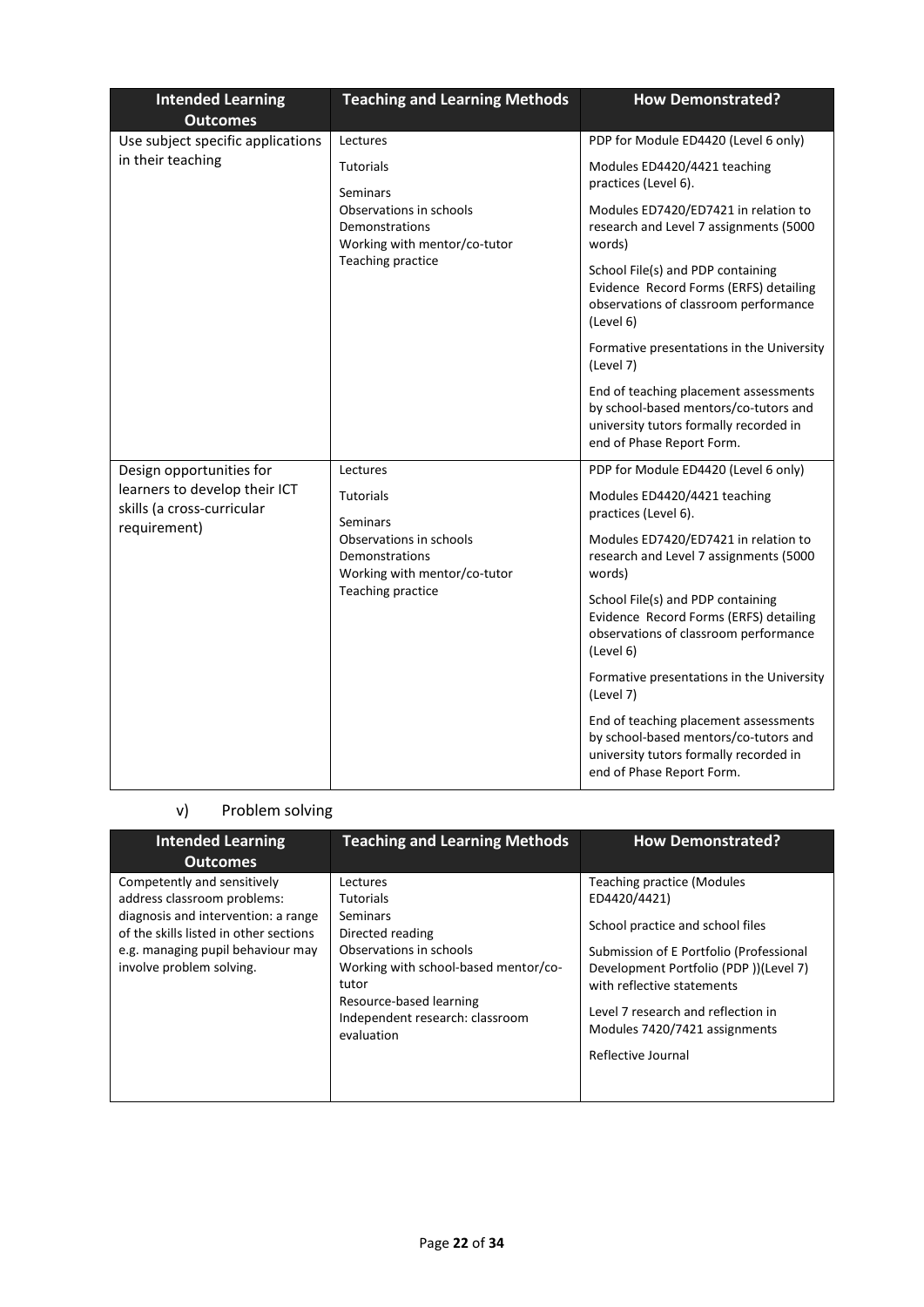| <b>Intended Learning</b><br><b>Outcomes</b>                                        | <b>Teaching and Learning Methods</b>                                                                                                                                                                                 | <b>How Demonstrated?</b>                                                                                                                                                                                                                                                                       |
|------------------------------------------------------------------------------------|----------------------------------------------------------------------------------------------------------------------------------------------------------------------------------------------------------------------|------------------------------------------------------------------------------------------------------------------------------------------------------------------------------------------------------------------------------------------------------------------------------------------------|
| Working through some professional<br>dilemmas with teachers and<br>pastoral tutors | Lectures<br><b>Tutorials</b><br>Seminars<br>Directed reading<br>Observations in schools<br>Working with school-based mentor/co-<br>tutor<br>Resource-based learning<br>Independent research: classroom<br>evaluation | Teaching practice (Modules<br>ED4420/4421)<br>School practice and school files<br>Submission of E Portfolio (Professional<br>Development Portfolio (PDP)) (Level 7)<br>with reflective statements<br>Level 7 research and reflection in<br>Modules 7420/7421 assignments<br>Reflective Journal |

### vi) Working relationships

| <b>Intended Learning</b><br><b>Outcomes</b>   | <b>Teaching and Learning Methods</b>    | <b>How Demonstrated?</b>                                                                                                                                                                                              |
|-----------------------------------------------|-----------------------------------------|-----------------------------------------------------------------------------------------------------------------------------------------------------------------------------------------------------------------------|
| Meet the requirements of<br>standard 8        |                                         |                                                                                                                                                                                                                       |
| Fulfil wider professional<br>responsibilities |                                         |                                                                                                                                                                                                                       |
| make a positive contribution to the           | School practice                         | Reflective Journal                                                                                                                                                                                                    |
| wider life & ethos of the school              | Presentations in seminars at University | End of teaching placement assessments<br>by school-based mentor/co-<br>tutormentors/co-tutors and university<br>tutors formally recorded in end of Phase<br>Report Form.                                              |
|                                               |                                         | Modules ED4052/ED4053 School File(s)<br>including E Portfolio documenting<br>professional dialogues with expert<br>school-based colleagues (level 6):<br>Evidence detailing observations of<br>classroom performance. |
|                                               |                                         | End of teaching placement assessments<br>by mentors/co-tutors.                                                                                                                                                        |
|                                               |                                         | Professionalism, application, demeanour,<br>appropriate dress and personal<br>discipline                                                                                                                              |
|                                               |                                         | Modules ED7420/7421/7436 (Level 7) or<br>Modules ED4420/ED4421 (Level 6)<br>assignments.                                                                                                                              |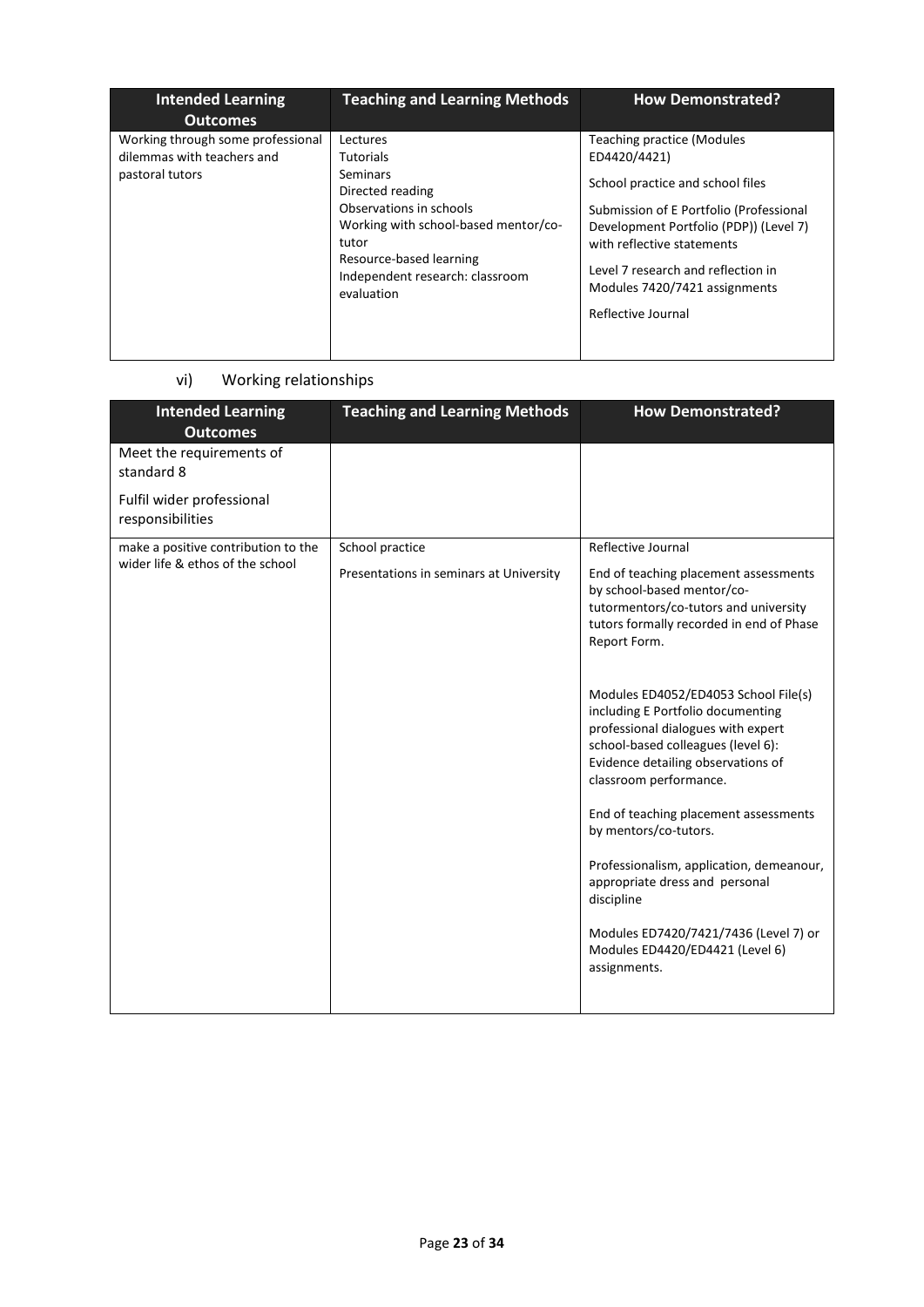| <b>Intended Learning</b><br><b>Outcomes</b>                                                    | <b>Teaching and Learning Methods</b>                       | <b>How Demonstrated?</b>                                                                                                                                                                                              |
|------------------------------------------------------------------------------------------------|------------------------------------------------------------|-----------------------------------------------------------------------------------------------------------------------------------------------------------------------------------------------------------------------|
| develop effective professional                                                                 | School practice                                            | Reflective Journal                                                                                                                                                                                                    |
| relationships with colleagues,<br>knowing how & when to draw on<br>advice & specialist support | Presentations in seminars at University                    | End of teaching placement assessments<br>by school-based mentors/co-tutors and<br>university tutors formally recorded in<br>end of Phase Report Form.                                                                 |
|                                                                                                |                                                            | Modules ED4052/ED4053 School File(s) :<br>Evidence detailing observations of<br>classroom performance.                                                                                                                |
|                                                                                                |                                                            | End of teaching placement assessments<br>by mentors/co-tutors.                                                                                                                                                        |
|                                                                                                |                                                            | Professionalism, application, demeanour,<br>appropriate dress and personal<br>discipline                                                                                                                              |
|                                                                                                |                                                            | Modules ED7420/7421/7436 (Level 7) or<br>Modules ED4420/ED4421 (Level 6)<br>assignments.                                                                                                                              |
|                                                                                                |                                                            |                                                                                                                                                                                                                       |
| deploy support staff effectively                                                               | School practice<br>Presentations in seminars at University | Reflective Journal<br>End of teaching placement assessments<br>by school-based mentors/co-tutors and<br>university tutors formally recorded in<br>end of Phase Report Form.                                           |
|                                                                                                |                                                            | Modules ED4052/ED4053 School File(s)<br>including E Portfolio documenting<br>professional dialogues with expert<br>school-based colleagues (level 6):<br>Evidence detailing observations of<br>classroom performance. |
|                                                                                                |                                                            | End of teaching placement assessments<br>by mentors/co-tutors.                                                                                                                                                        |
|                                                                                                |                                                            | Professionalism, application, demeanour,<br>appropriate dress and personal<br>discipline                                                                                                                              |
|                                                                                                |                                                            | Modules ED7420/7421/7436 (Level 7) or<br>Modules ED4420/ED4421 (Level 6)<br>assignments.                                                                                                                              |
|                                                                                                |                                                            |                                                                                                                                                                                                                       |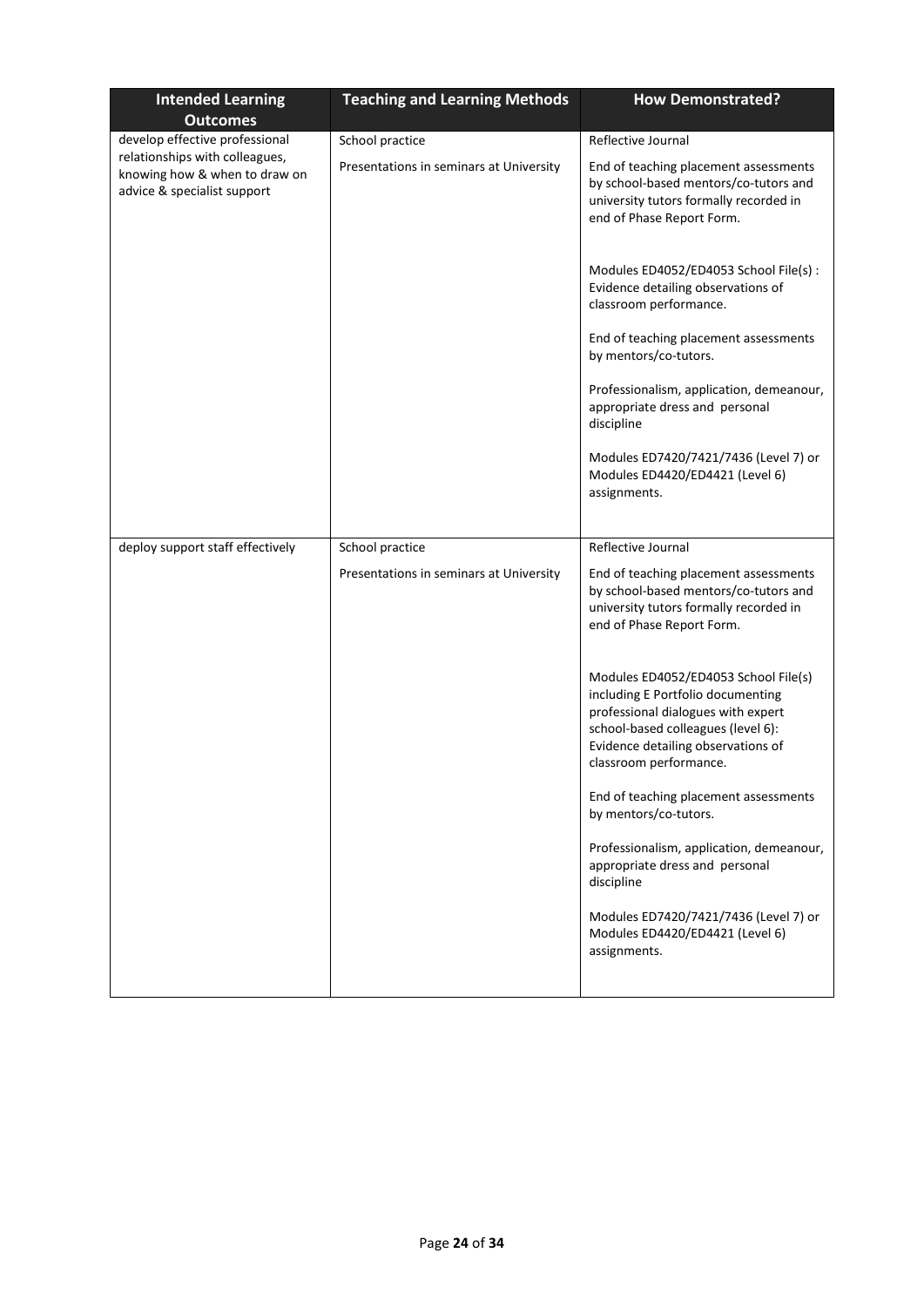| <b>Intended Learning</b><br><b>Outcomes</b>                                                                     | <b>Teaching and Learning Methods</b>                       | <b>How Demonstrated?</b>                                                                                                                                                                                              |
|-----------------------------------------------------------------------------------------------------------------|------------------------------------------------------------|-----------------------------------------------------------------------------------------------------------------------------------------------------------------------------------------------------------------------|
| take responsibility for improving                                                                               | School practice                                            | Reflective Journal                                                                                                                                                                                                    |
| teaching through appropriate<br>professional development,<br>responding to advice & feedback<br>from colleagues | Presentations in seminars at University                    | End of teaching placement assessments<br>by school-based mentors/co-tutors and<br>university tutors formally recorded in<br>end of Phase Report Form.                                                                 |
|                                                                                                                 |                                                            | Modules ED4052/ED4053 School File(s)<br>including E Portfolio documenting<br>professional dialogues with expert<br>school-based colleagues (level 6):<br>Evidence detailing observations of<br>classroom performance. |
|                                                                                                                 |                                                            | End of teaching placement assessments<br>by mentors/co-tutors.                                                                                                                                                        |
|                                                                                                                 |                                                            | Professionalism, application, demeanour,<br>appropriate dress and personal<br>discipline                                                                                                                              |
|                                                                                                                 |                                                            | Modules ED7420/7421/7436 (Level 7) or<br>Modules ED4420/ED4421 (Level 6)<br>assignments.                                                                                                                              |
|                                                                                                                 |                                                            |                                                                                                                                                                                                                       |
| communicate effectively with<br>parents with regard to pupils'<br>achievements & well-being.                    | School practice<br>Presentations in seminars at University | Reflective Journal<br>End of teaching placement assessments<br>by school-based mentors/co-tutors and<br>university tutors formally recorded in<br>end of Phase Report Form.                                           |
|                                                                                                                 |                                                            | Modules ED4052/ED4053 School File(s) E<br>Portfolio documenting professional<br>dialogues with expert school-based<br>colleagues:<br>Evidence detailing observations of<br>classroom performance.                     |
|                                                                                                                 |                                                            | End of teaching placement assessments<br>by mentors/co-tutors.                                                                                                                                                        |
|                                                                                                                 |                                                            | Professionalism, application, demeanour,<br>appropriate dress and personal<br>discipline                                                                                                                              |
|                                                                                                                 |                                                            | Modules ED7420/7421/7436 (Level 7) or<br>Modules ED4420/ED4421 (Level 6)<br>assignments.                                                                                                                              |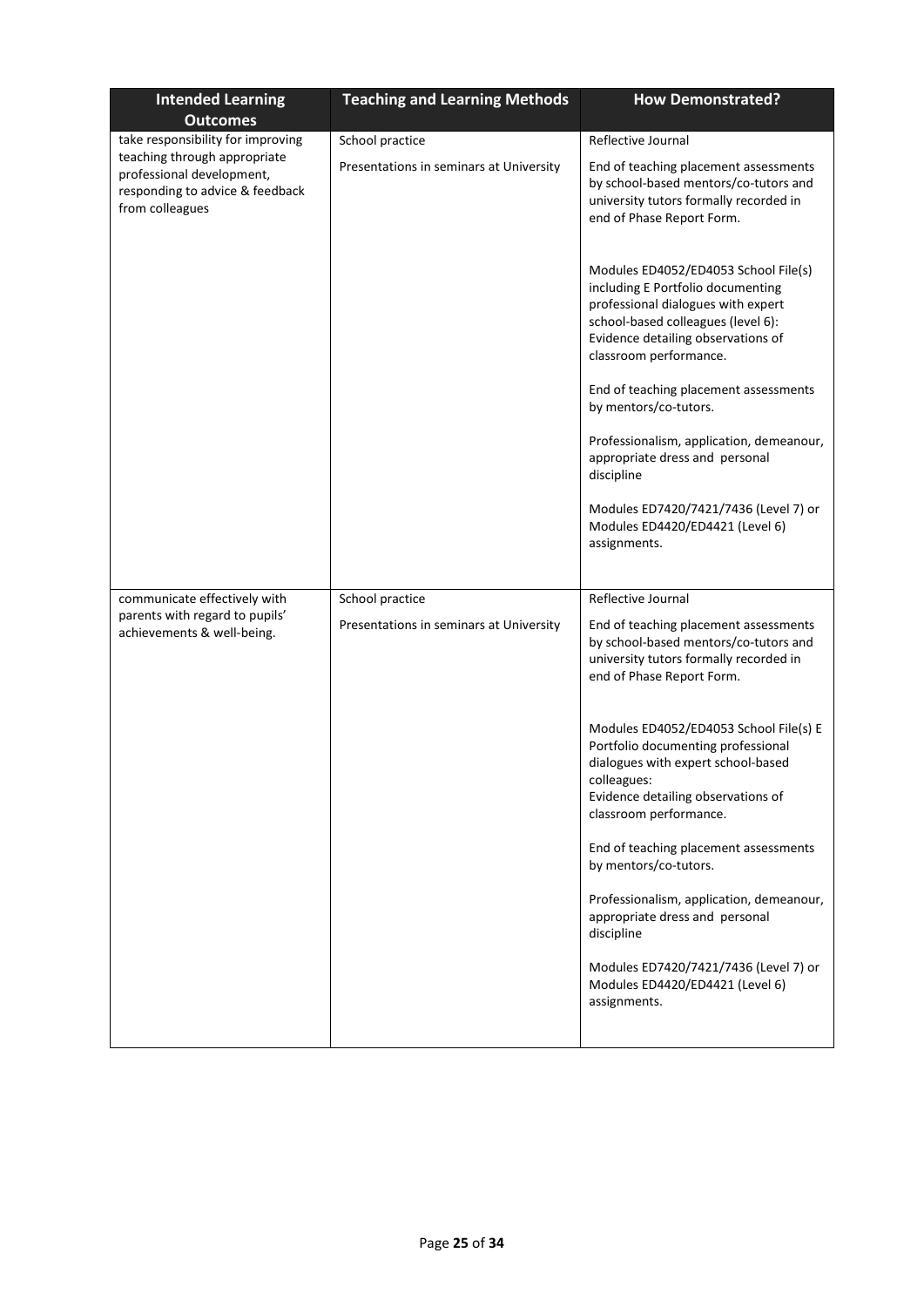### vii) Managing learning

| <b>Intended Learning</b><br><b>Outcomes</b>               | <b>Teaching and Learning Methods</b>                              | <b>How Demonstrated?</b>                                                                                                                 |                                                                         |
|-----------------------------------------------------------|-------------------------------------------------------------------|------------------------------------------------------------------------------------------------------------------------------------------|-------------------------------------------------------------------------|
| Develop reflective skills and<br>demonstrate these in the | Career development programmes:<br>preparation of Career Entry and | Teaching practice (Modules 4420/4421)<br>(Level 6)                                                                                       |                                                                         |
| evaluation of teaching and<br>learning.                   | Development Profile<br>Lectures                                   | Reflective Journal                                                                                                                       |                                                                         |
|                                                           | Subject sessions<br>Guidance from induction tutor                 |                                                                                                                                          | Submission of E Portfolio (Professional<br>Development Portfolio (PDP)) |
|                                                           |                                                                   | Submission of Subject Development<br>Record                                                                                              |                                                                         |
|                                                           |                                                                   | Reflective tasks and regular lesson<br>evaluations (Modules ED4420/4421)                                                                 |                                                                         |
|                                                           |                                                                   | Level 7 research and reflection in<br>Modules ED7420/7421 assignments.                                                                   |                                                                         |
|                                                           |                                                                   | End of teaching placement assessments<br>by mentors/co-tutors and university<br>tutors formally recorded in end of Phase<br>Report Form. |                                                                         |
|                                                           |                                                                   | Modules ED4052/ED4053                                                                                                                    |                                                                         |
|                                                           |                                                                   | School File(s) including E Portfolio<br>documenting professional dialogues with<br>expert school-based colleagues (level 6):             |                                                                         |
|                                                           |                                                                   | Reflective tasks and regular lesson                                                                                                      |                                                                         |
|                                                           |                                                                   | evaluations                                                                                                                              |                                                                         |
|                                                           |                                                                   | Evidence detailing observations of<br>classroom performance.                                                                             |                                                                         |
|                                                           |                                                                   | End of teaching placement assessments<br>by mentors/co-tutors.                                                                           |                                                                         |
|                                                           |                                                                   |                                                                                                                                          |                                                                         |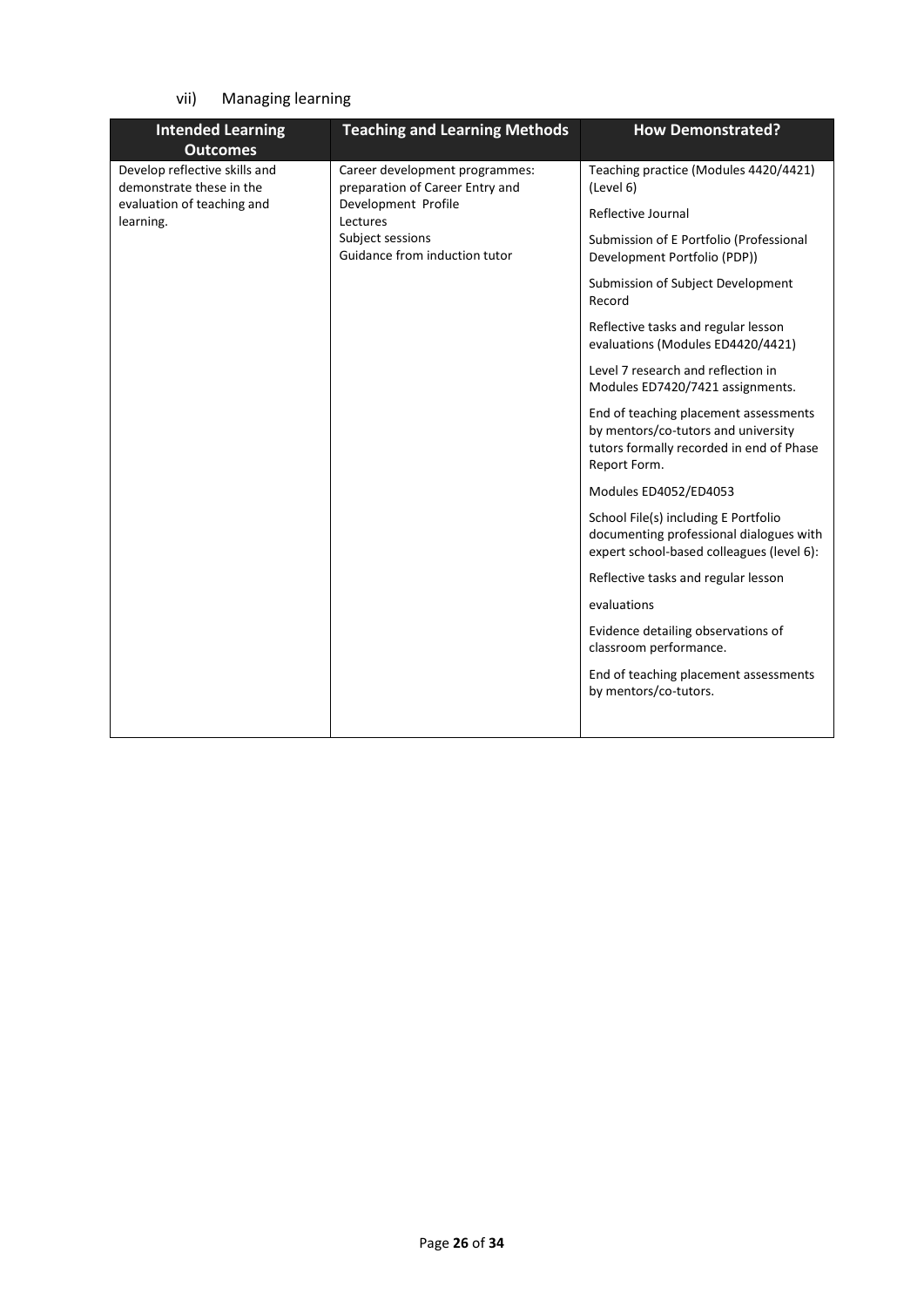| <b>Intended Learning</b><br><b>Outcomes</b>                             | <b>Teaching and Learning Methods</b>                                                                                                                      | <b>How Demonstrated?</b>                                                                                                                 |
|-------------------------------------------------------------------------|-----------------------------------------------------------------------------------------------------------------------------------------------------------|------------------------------------------------------------------------------------------------------------------------------------------|
| Identify priorities for their<br>professional development through       | Career development programmes:<br>preparation of Career Entry and<br>Development Profile<br>Lectures<br>Subject sessions<br>Guidance from induction tutor | Teaching practice (Modules 4420/4421)<br>(Level 6)                                                                                       |
| Individual Actions Plans (IAPs) in<br>the PGCE and in preparing for the |                                                                                                                                                           | Reflective Journal                                                                                                                       |
| NQT induction year                                                      |                                                                                                                                                           | Submission of E Portfolio (Professional<br>Development Portfolio (PDP))                                                                  |
|                                                                         |                                                                                                                                                           | Submission of Subject Development<br>Record                                                                                              |
|                                                                         |                                                                                                                                                           | Reflective tasks and regular lesson<br>evaluations (Modules ED4420/4421)                                                                 |
|                                                                         |                                                                                                                                                           | Level 7 research and reflection in<br>Modules ED7420/7421 assignments.                                                                   |
|                                                                         |                                                                                                                                                           | End of teaching placement assessments<br>by mentors/co-tutors and university<br>tutors formally recorded in end of Phase<br>Report Form. |
|                                                                         |                                                                                                                                                           | Modules ED4052/ED4053                                                                                                                    |
|                                                                         |                                                                                                                                                           | School File(s) including E Portfolio<br>documenting professional dialogues with<br>expert school-based colleagues (level 6):             |
|                                                                         |                                                                                                                                                           | Reflective tasks and regular lesson                                                                                                      |
|                                                                         |                                                                                                                                                           | evaluations                                                                                                                              |
|                                                                         |                                                                                                                                                           | Evidence detailing observations of<br>classroom performance.                                                                             |
|                                                                         |                                                                                                                                                           | End of teaching placement assessments<br>by mentors/co-tutors.                                                                           |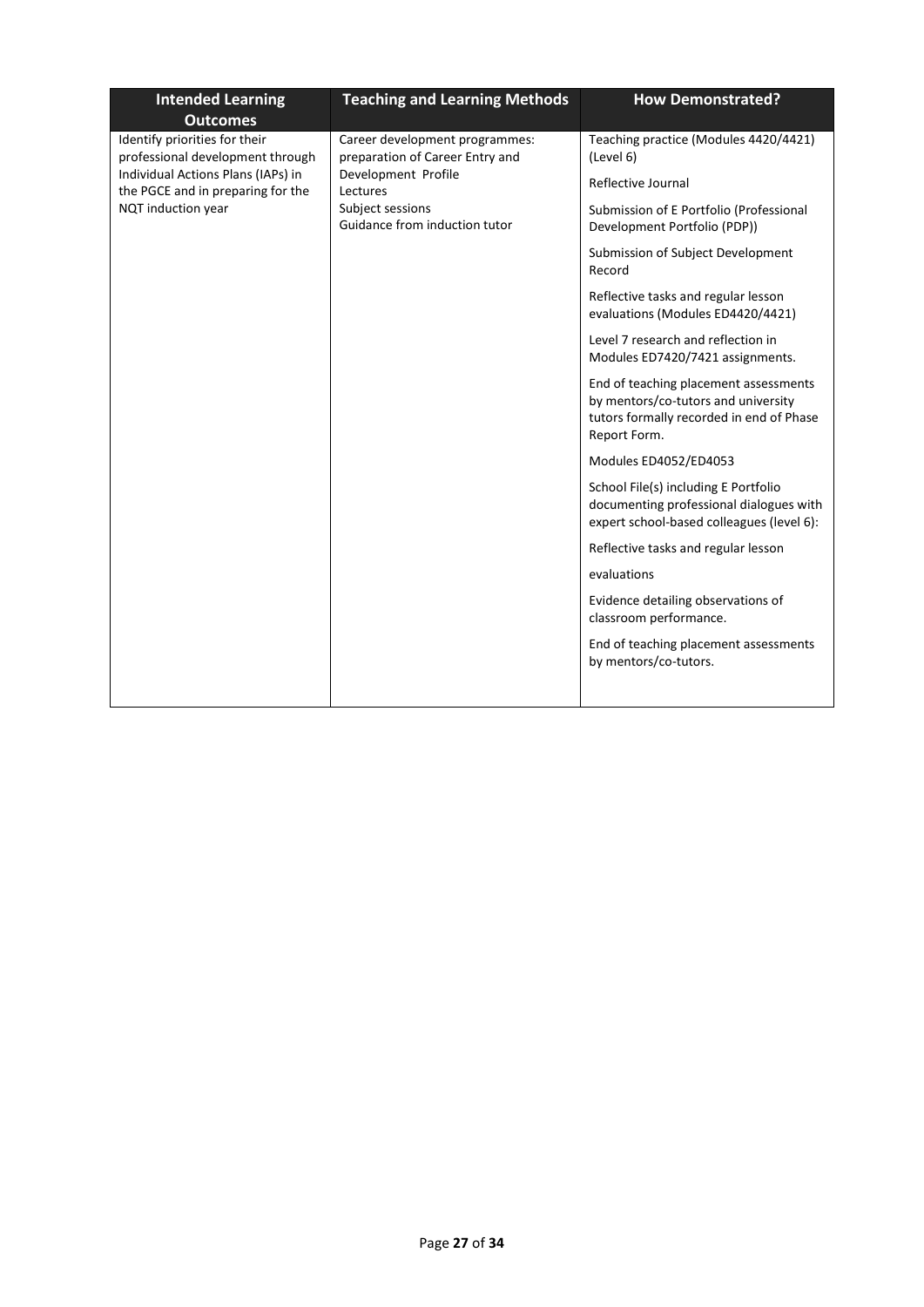| <b>Intended Learning</b><br><b>Outcomes</b>                                                                                                                                                                                                                                      | <b>Teaching and Learning Methods</b>                                                                                                                      | <b>How Demonstrated?</b>                                                                                                                             |
|----------------------------------------------------------------------------------------------------------------------------------------------------------------------------------------------------------------------------------------------------------------------------------|-----------------------------------------------------------------------------------------------------------------------------------------------------------|------------------------------------------------------------------------------------------------------------------------------------------------------|
| Have a creative and constructively<br>critical attitude to innovation, being<br>prepared to adapt their practice<br>where educational benefits are                                                                                                                               | Career development programmes:<br>preparation of Career Entry and<br>Development Profile<br>Lectures<br>Subject sessions<br>Guidance from induction tutor | Teaching practice (Modules 4420/4421)<br>(Level 6)                                                                                                   |
|                                                                                                                                                                                                                                                                                  |                                                                                                                                                           | Reflective Journal                                                                                                                                   |
| identified.                                                                                                                                                                                                                                                                      |                                                                                                                                                           | Submission of E Portfolio (Professional<br>Development Portfolio (PDP))                                                                              |
|                                                                                                                                                                                                                                                                                  |                                                                                                                                                           | Submission of Subject Development<br>Record                                                                                                          |
|                                                                                                                                                                                                                                                                                  |                                                                                                                                                           | Reflective tasks and regular lesson<br>evaluations (Modules ED4420/4421)                                                                             |
|                                                                                                                                                                                                                                                                                  |                                                                                                                                                           | Level 7 research and reflection in<br>Modules ED7420/7421 assignments.                                                                               |
|                                                                                                                                                                                                                                                                                  |                                                                                                                                                           | End of teaching placement assessments<br>by mentors/co-tutors and university<br>tutors formally recorded in end of Phase<br>Report Form.             |
|                                                                                                                                                                                                                                                                                  |                                                                                                                                                           | Modules ED4052/ED4053                                                                                                                                |
|                                                                                                                                                                                                                                                                                  |                                                                                                                                                           | School File(s) including E Portfolio<br>documenting professional dialogues with<br>expert school-based colleagues (level 6):                         |
|                                                                                                                                                                                                                                                                                  |                                                                                                                                                           | Reflective tasks and regular lesson                                                                                                                  |
|                                                                                                                                                                                                                                                                                  |                                                                                                                                                           | evaluations                                                                                                                                          |
|                                                                                                                                                                                                                                                                                  |                                                                                                                                                           | Evidence detailing observations of<br>classroom performance.                                                                                         |
|                                                                                                                                                                                                                                                                                  |                                                                                                                                                           | End of teaching placement assessments<br>by mentors/co-tutors.                                                                                       |
| Module 7436: Develop skills of<br>critical analysis on professional<br>concerns and interests of<br>participants, including practical<br>responses to pedagogic<br>challenges, which relate to the<br>Teacher Standards (DfE 2012),<br>to which all PGCE modules must<br>relate. | Career development programmes:<br>preparation of Career Entry and<br>Development Profile<br>Lectures<br>Subject sessions<br>Guidance from induction tutor | Enhanced ability to reflect on and<br>evaluate teaching and learning will<br>be demonstrated through Module<br>ED7436 for the additional 30 credits. |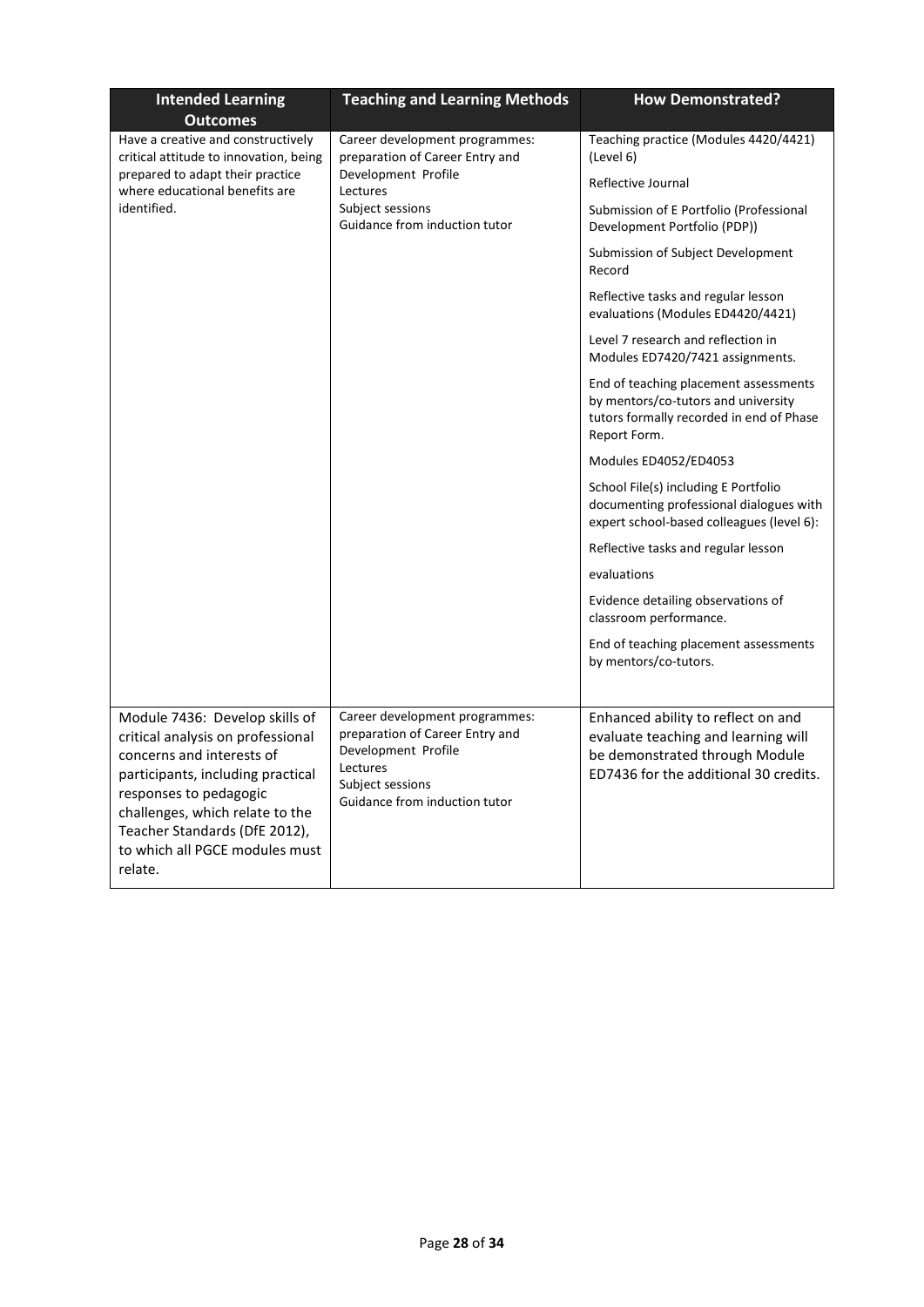#### viii) Career management

| <b>Intended Learning</b><br><b>Outcomes</b> | <b>Teaching and Learning Methods</b>                                                                                                                                                                                                                                 | <b>How Demonstrated?</b>                                                                                                                                                                                                                                                                                                                                                                                                                                                                        |
|---------------------------------------------|----------------------------------------------------------------------------------------------------------------------------------------------------------------------------------------------------------------------------------------------------------------------|-------------------------------------------------------------------------------------------------------------------------------------------------------------------------------------------------------------------------------------------------------------------------------------------------------------------------------------------------------------------------------------------------------------------------------------------------------------------------------------------------|
| Demonstrate a commitment to<br>CPD.         | Accessing web-based advice for<br>managing learning and early career<br>development<br>Inputs on how to prepare for job<br>applications and interviews<br>Lecture on the Induction Year: roles,<br>responsibilities and expectations<br>Tutorials (IAP and progress) | Reflective Journal<br>Modules ED4052/ED4053School File(s)<br>including E Portfolio documenting<br>professional dialogues with expert<br>school-based colleagues (level 6):<br>Evidence detailing observations of<br>classroom performance.<br>End of teaching placement assessments<br>by mentors/co-tutors.<br>Professionalism, application, demeanour,<br>appropriate dress and personal<br>discipline<br>Modules ED7420/7421 (Level 7) or<br>Modules ED4420/ED4421 (Level 6)<br>assignments. |
|                                             |                                                                                                                                                                                                                                                                      | Module 7436 assignment for additional<br>30 credits.                                                                                                                                                                                                                                                                                                                                                                                                                                            |

#### **10. Special features**

This is a professional programme, governed by the requirements of the DfE and subject to frequent change, sometimes at short notice. The programme is also subject to frequent inspection by OfSTED. These special features are represented principally in Modules (level 6) ED4422, ED4423, but completion of Modules ED4420, ED4421 or ED7420, ED7421 at least at level 6 is required (see Appendix 1 below).

It is expected that all students will attempt level 7 Module ED7420 above [ED7420]. After marking of the ED7420 assignments (panel mid-February) a review of all students takes place. Some students may opt to submit for Level 6 only. Where there is concern about a student, a review will take place and a recommendation made to the Panel of Examiners. A definitive list of level 7 students is agreed with the Graduate Office in the third week of March in each year.

In addition to modules ED7420/7421, an additional module (see section 15 below) is offered to recognise and enhance the quality of the students' engagement in reflective practice (Module ED7436).

24 weeks (120 days) of teaching practice are required in this programme, which are divided into the two modules (please see Appendix 1, middle column):

ED4422 Professional School Experience 1 (Semester 1)

ED4423 Professional School Experience 2 (Semester 2)

These modules require the demonstration of practical teaching skills to a sufficient level against the DfE teaching standards (DfE, 2012).F

The programme is offered in partnership with local school groups using a framework laid down by the Department for Education. This programme format is characterised by school-based practical training in partnership with academic development through involvement of higher education institutions. The majority of the taught elements of the programme are delivered at the University by tutors, with support from school based colleagues.

The University of Leicester is responsible for the marking and moderation of Level 7 assignments. University tutors (including associate tutors) deliver taught sessions that relate to the academic writing and research of the Level 7 modules: ED7420/7421/7436.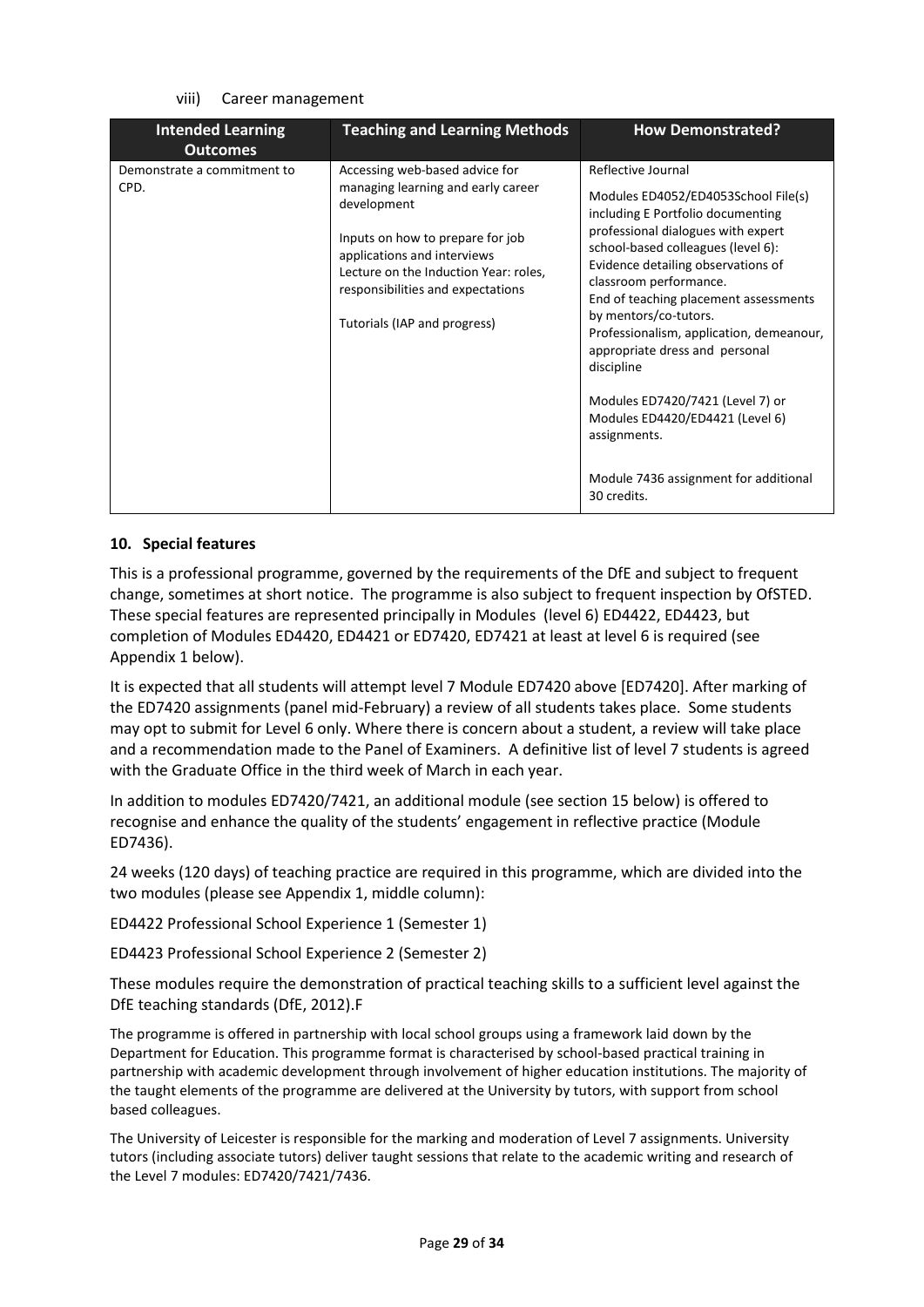### **11. Indicators of programme quality**

- External Examiner reports
- Programme Development Plan
- Internal Consultant Meetings with students/staff/mentors/co-tutors
- Subject/Professional Strand Evaluations and Annual Programme Monitoring Reviews
- Course Evaluations and Course Annual Reports
- Student/ School based tutor evaluations
- End of course evaluations
- Annual Development Reviews
- Partnership Management Group
- OfSTED reports
- Match to DfE Teachers' Standards (DfE, 2012), regularly reviewed and updated. Matching the programme specification to the standards is a requirement for recognition as an initial teacher education provider.

### **12. Criteria for award and classification**

This programme follows the standard scheme of taught postgraduate award and classification set out i[n Senate Regulations](http://www.le.ac.uk/senate-regulations) – see the version of *Senate Regulation 6 governing taught postgraduate programmes of study* relevant to year of entry.

Due to the professional nature of the programme, it is not practice to award pass, merit and distinction awards. Instead, the following awards apply.

| <b>Exit Award</b>                                         | Level   | <b>Detail</b>                                                                                                                                                                                                               |
|-----------------------------------------------------------|---------|-----------------------------------------------------------------------------------------------------------------------------------------------------------------------------------------------------------------------------|
| Postgraduate Certificate in Education                     | Level 7 | Student achieves level 7 in the following modules:<br>ED7420, ED7421 and passes ED4422 & ED4423<br>ED7436 is an addition 30 credits and does not<br>contribute to the exit award                                            |
| Postgraduate Certificate in<br><b>Educational Studies</b> | Level 7 | Student achieves level 7 in the following modules:<br>ED7420, ED7421 but does not pass ED4422 &<br>ED4423 and is therefore not awarded QTS<br>ED7436 is an addition 30 credits and does not<br>contribute to the exit award |
| Professional Graduate Certificate in<br>Education         | Level 6 | Student achieves level 6 in the following modules<br>ED4420 & ED4421 and passes ED4422 &ED4423<br>and so is awarded QTS                                                                                                     |

### **13. Progression points**

As defined i[n Senate Regulations](http://www.le.ac.uk/senate-regulation6) - refer to the version of *Senate Regulation 6 governing taught postgraduate programmes of study* relevant to year of entry.

Progression Point 1 is in February/March (a Panel of Examiners is convened). The first progression point requires students to pass the first assignment module at either Level 7 (ED7420, 50% and above) or Level 6 (ED4420, 40-49%) and to have completed their Phase A placement (Module ED4022), with sufficient progress towards meeting the Teacher Standards (DfE, 2012). A Panel of Examiners is held to consider these modules in February.

For module ED4422 students must successfully complete the first semester school placement(s) (Module ED4422), assessed in relation to DfE expectations (DfE 2012), and showing evidence of sufficient progress towards meeting the Teacher Standards.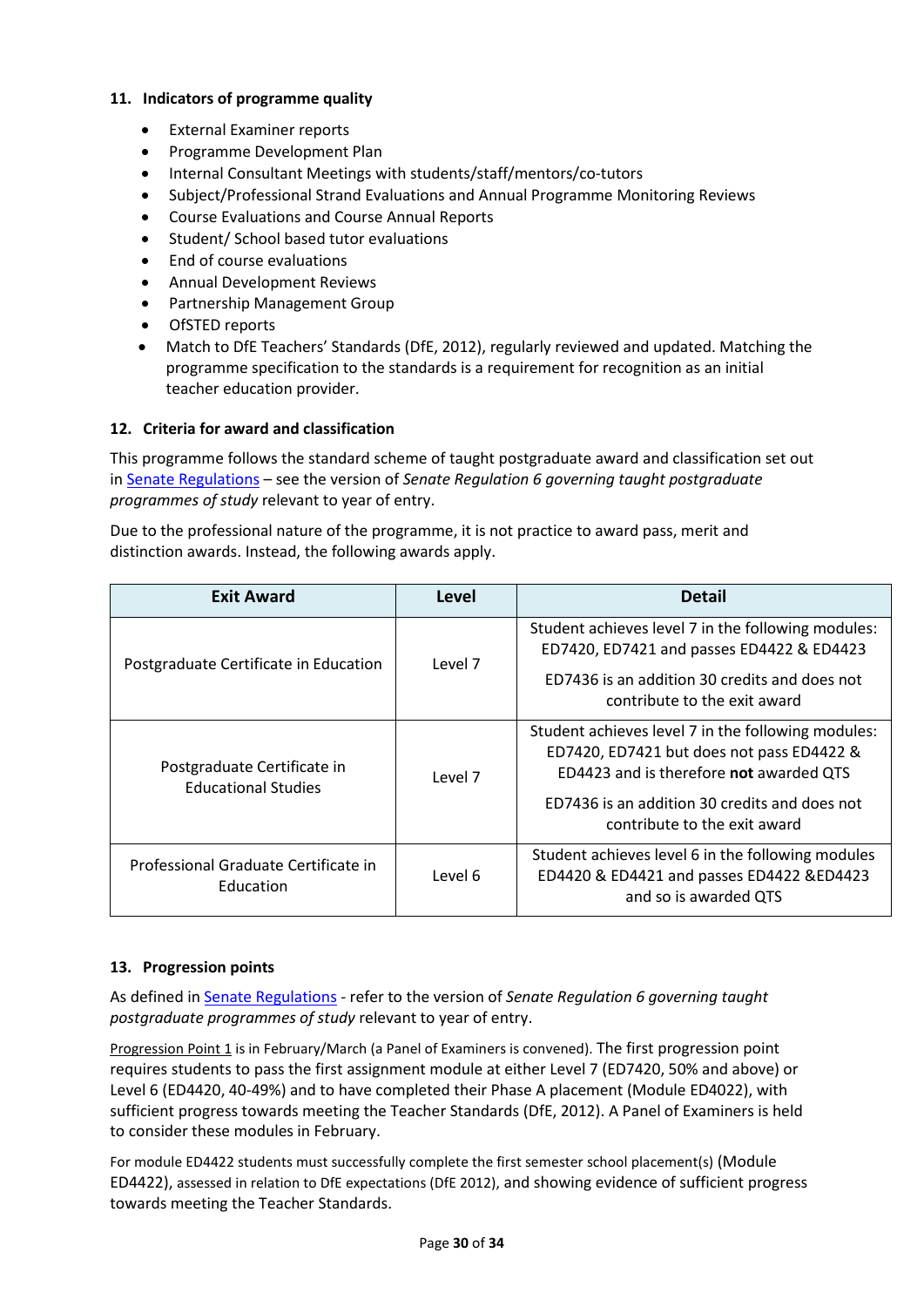Progression Point 2 is in May/June, (a Panel of Examiners is convened). This requires students to pass the second assignment (ED7421/ED4421) at either Level 7 or 6 and successfully meet the DfE teaching standards.

For module ED4423, the second teaching practice requires students to **meet** the Teachers' Standards. Where a candidate is assessed as not meeting the minimum standards for QTS, the Panel may recommend either:

- The extension of the assessment period of the placement, or;
- The termination of the teaching placement.

### **14. Rules relating to re-sits or re-submissions**

As defined i[n Senate Regulations](http://www.le.ac.uk/senate-regulation6) - refer to the version of *Senate Regulation 6 governing taught postgraduate programmes of study* relevant to year of entry.

In modules ED7420/7421, if the student receives an assignment mark of 40-49% they have the option to accept this mark and pass the first assignment at Level 6, or they may resubmit the assignment and attempt to gain 50%, thereby moving forward with a Level 7 pass. This does not apply to ED7436.

#### **15. External Examiners reports**

The details of the External Examiner(s) for this programme and the most recent External Examiners' reports for this programme can be found at [exampapers@Leicester](https://exampapers.le.ac.uk/) [log-in required]

### **16. Additional features** (e.g. timetable for admissions)

The programme includes the opportunity for students to complete a total of 90 credits, with module ED7436 (see Appendix 2 final entry) offering an additional 30 credits.

The module recognises the contribution that reflective practice makes to the development of the students' pedagogic literacy. An outline of Module ED7436, which leads to the securing of 90 Level 7 points in the PGCE year, is presented in Table 3 below.

Table 3: overview of additional module to allow for 90 credits in the PGCE

#### **ED 7436: Reflective Practice in Education**

This module is designed to enable participants to engage in critical analysis of practice and reflection about their developments in education during school-based field work. Its design allows for flexible responses to the professional concerns and interests of participants, including practical responses to pedagogic challenges, which relate to the Teacher Standards (DfE, 2012). Issues considered in the module include reflective practice, curriculum development, change in education, case studies of learning, impact studies exploring the impact of teaching on learning in the classroom, legislation, policy developments in England, official reports or from developments in teaching and educational research and assessment for learning.

#### **Assessment**

The following will be undertaken by each student and must be passed in accordance with Senate regulation 6: *reflective record .*

5000-word submission, for example: a reflective record including evidence of critical reflection on the outcomes of directed tasks, policy analyses, pupil data analysis (anonymised), including reference to policy and research in relation to the participants' use of theory and practice in the classroom. This assessment element will represent a distillation from the participant's field work experience in schools, drawing on their reflective journals and directed tasks, and could include: brief, critical policy analysis, systematic analysis of impact data; reflections on school policies; case studies of learning.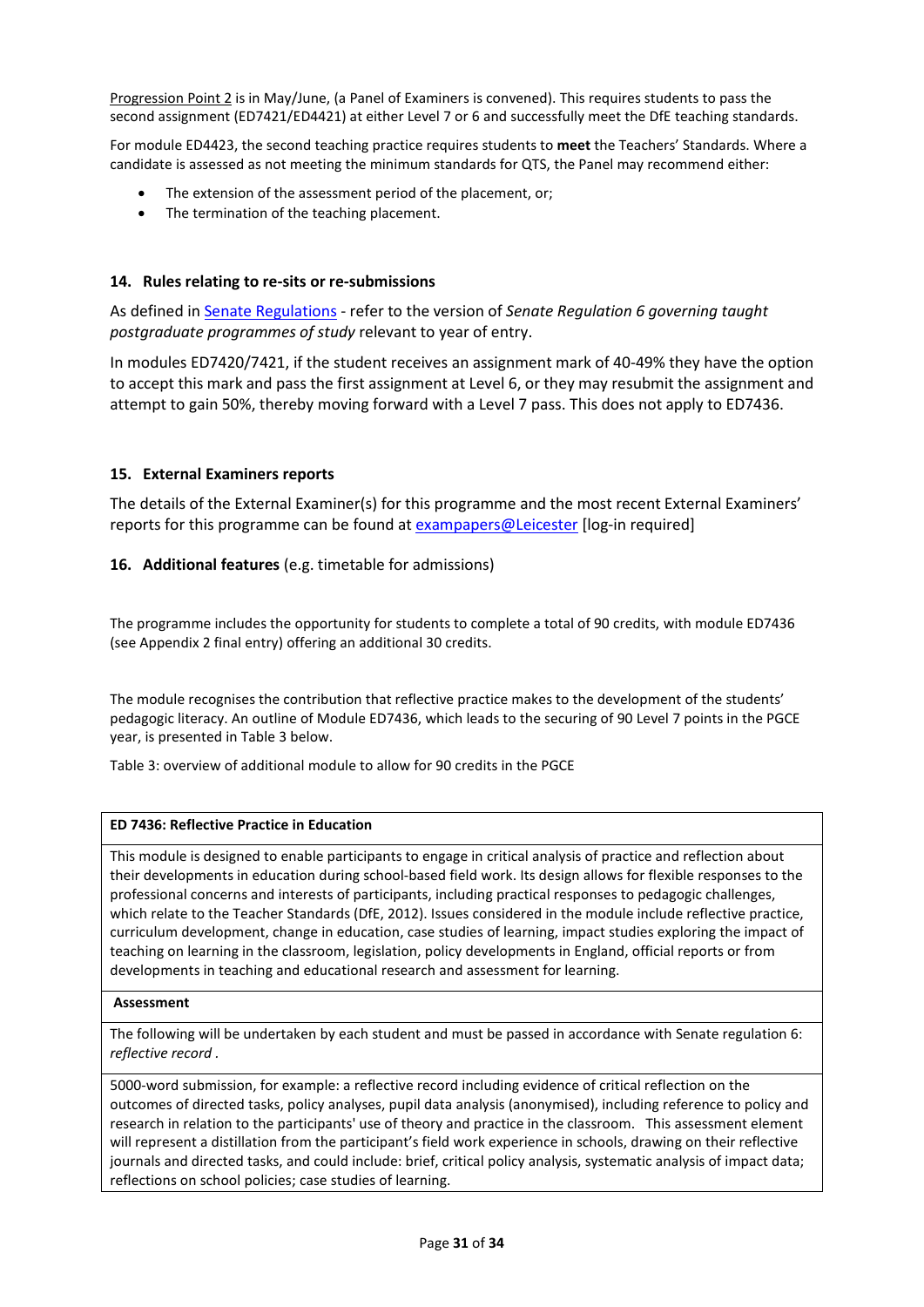**Titles:** negotiable with tutors to focus on issues covered in the participant's school-based work.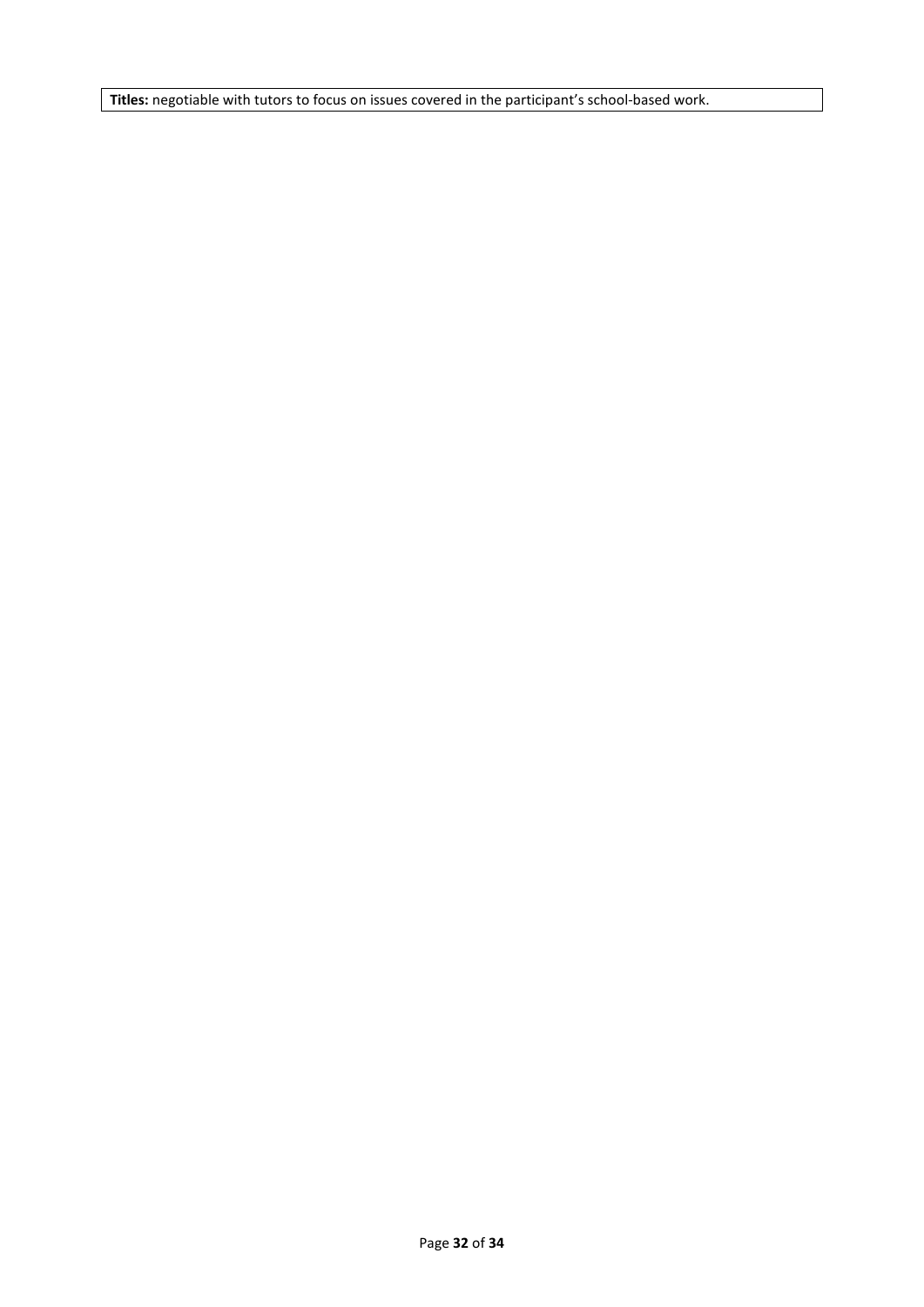

# **Programme Specification (Postgraduate) FOR ENTRY YEAR:** Choose an item.

**Date created:** Click or tap here to enter text. **Last amended:** Click or tap to enter a date. **Version no.** Choose an item.

### **Appendix 1: Programme structure (programme regulations)**

The University regularly reviews its programmes and modules to ensure that they reflect the current status of the discipline and offer the best learning experience to students. On occasion, it may be necessary to alter particular aspects of a course or module.

### **Updates to the programme**

| <br>Academic year affected | Module Code(s) | Update |
|----------------------------|----------------|--------|
|                            |                |        |

### Postgraduate Certificate in Education

#### **Credit breakdown**

| <b>Status</b>        | <b>Year long</b>   | Semester 1         | Semester 2         | Other delivery<br>period |
|----------------------|--------------------|--------------------|--------------------|--------------------------|
| Core taught          | Choose an<br>item. | 60 credits         | 60 credits         | Choose an<br>item.       |
| Optional             | Choose an<br>item. | Choose an<br>item. | 30 credits         | Choose an<br>item.       |
| Dissertation/project | Choose an<br>item. | Choose an<br>item. | Choose an<br>item. | Choose an<br>item.       |

60 level 7 credits in total for the award and an additional 30 credits for the optional module.